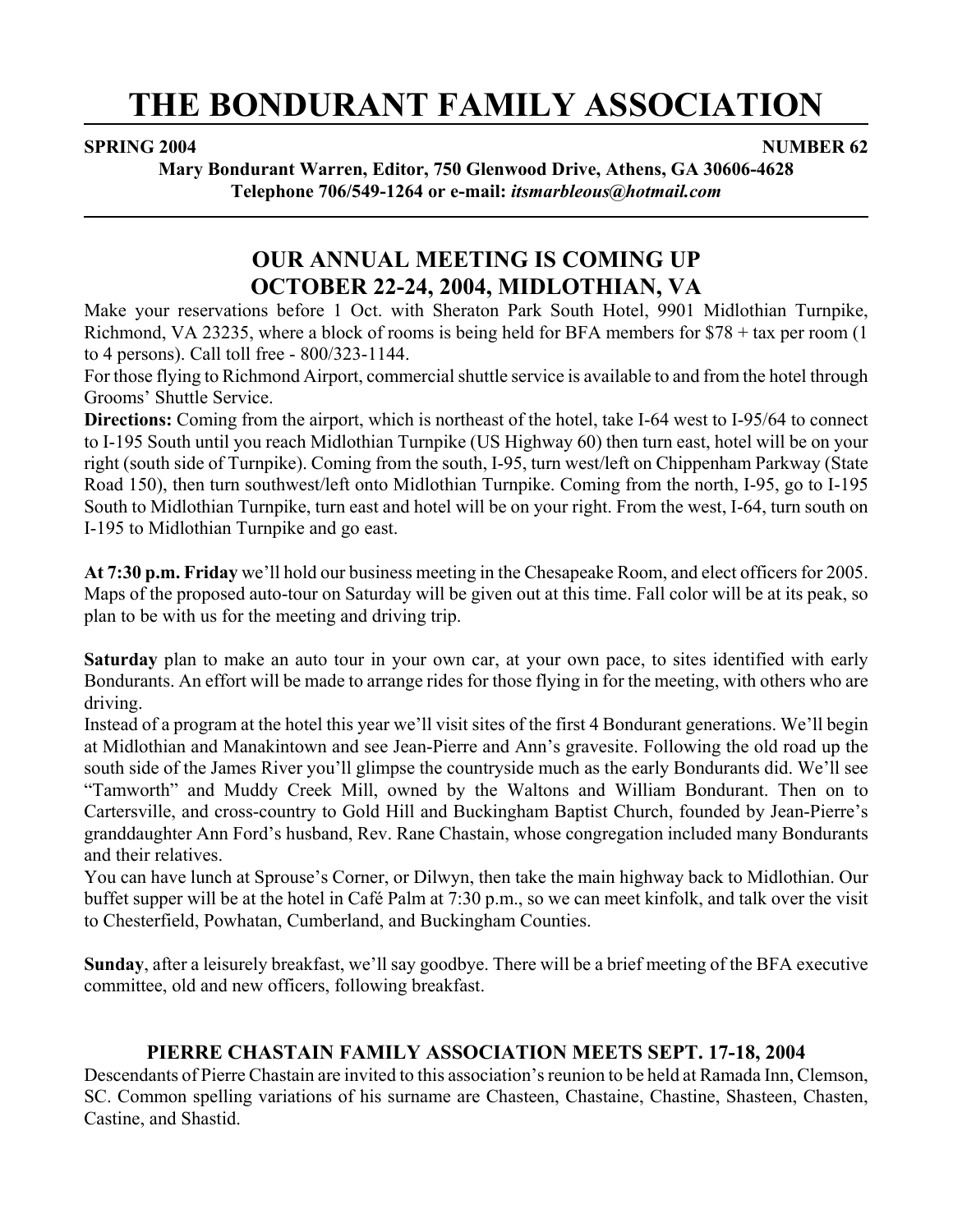This Association has not met in this area since 1988, and local Chastains are very excited to welcoming the group. Their local reunion is to be held on Sept.  $19<sup>th</sup>$ . A block of 40 rooms will be available for \$65 per night, plus tax. The same rate will apply if you arrive early, or stay extra days. Reservations can be made at 864/654-7501. Tell them you are with the Pierre Chastain Reunion.

There will be a guided tour with Evan Chastain on Saturday morning, to show the area and share local history of the Chastains. Also Historic Pendleton District is close by.

The annual banquet will be Saturday night with cost of \$25 for adults and \$12.50 for children. Make reservations by sending your check to Marquetta Chastain, 2505 South Sycamore Ave., Broken Arrow, OK 74012. Both room and banquet reservations should be made before 1 Aug. R.V. information is available. Family membership in the Pierre Chastain Family Association is \$15 annually. Contact membership chairman Tim Chastain, 155 Old Cassidy Rd., Thomasville, GA 31792.

Other questions – contact Carrie Chastain at *jdchastain@cox-internet.com*.

About | History | Membership | Forum | Publications | Meetings | Links | News | Contacts | Site Map

The Bondurant Family Association

One Huguenot's Flight From Religious Persecution Creates The Bondurant Family In America



Learn more about the **Huguenot Cross** 



Bob Bondurant, Le Mans winner and founder of the Bondurant School of **High Performance** Driving hosted the 2001 BFA Annual Meeting at his school in Chandler, AZ.

#### **New BFA Website with Complete** Newsletter Archives Now Available at http://bondurant-family.org

The BFA executive committee approved funding for upgrades to the BFA website during 2004. The upgrades include a permanent domain name: http://bondurant-family.org

The website was redesigned by Rick Boucher of Web Works Design & Consulting and now includes a private newsletter page accessed by a unique user ID and password that will be available to all current BFA members. This newsletter page will allow the organization to deliver newsletters for the first time electronically in PDF format as well as the current hardcopy format.

As a new BFA membership benefit, the organization is making the complete archive of 62 back issues of the newsletter available in PDF form on the newsletter page. Back issues were previously available only in hardcopy at a cost of \$5 per issue (\$10 of selected larger issues). This new benefit Find Out More represents over \$300 value for the price of a \$20 annual subcription.



Find out how Jean Pierre Bondurant came to this house on the Grand Rue in Génolhac, France before departing for America in 1700.

Find Out More

# **NEW BFA WEBSITE WITH COMPLETE NEWSLETTER ARCHIVES IS NOW AVAILABLE AT** *http://bondurant-family.org*

The BFA Executive Committee approved funding for upgrades to the BFA website during 2004. This upgrade includes a permanent domain name: *http://bondurant-family.org*

The website was redesigned by Rick Boucher of Web Works Design & Consulting, and now includes a private newsletter page accessed by a unique user ID and password, which will be available to all current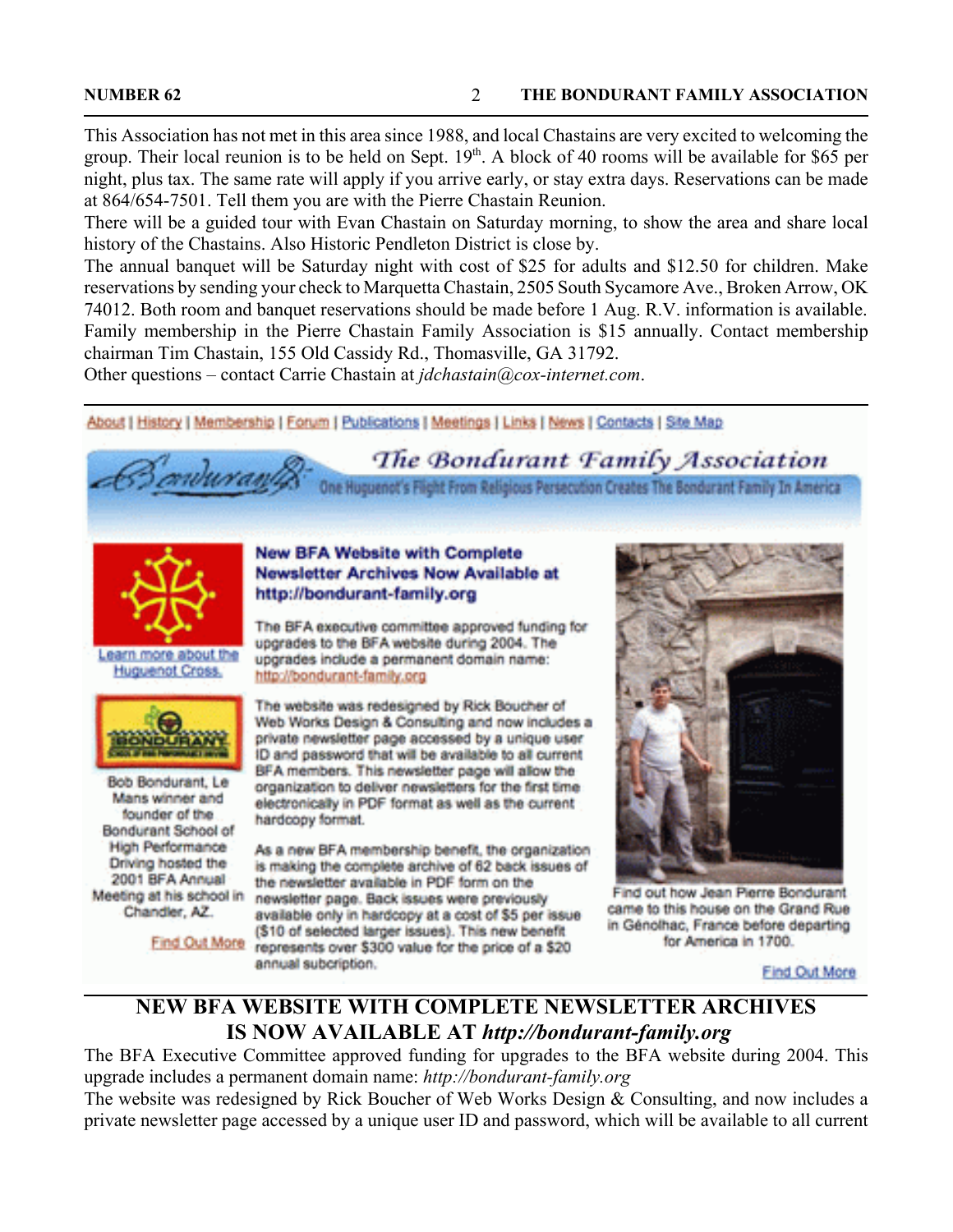BFA members. This newsletter page will allow the organization to deliver newsletters for the first time electronically in PDF format as well as the current printed format.

As a new BFA membership benefit, the organization is making the complete archive of 62 back issues of the newsletter available in PDF form on the newsletter page. Back issues were previously available only in hardcopy at a cost of \$2.50 per issue (\$5 or \$10 for selected, larger issues). This new benefit represents over \$150 value for the price of a \$20 annual subscription. The printed back issues will continue to be offered for sale while our supply lasts.

To gain access to the private BFA webpage, please e-mail Jack Bondurant, BFA Treasurer at: *jbondur999@aol.com* requesting your user ID and password. Include your name, address, phone number, and e-mail information. If you have an active membership, he will respond with the access information. Go to the News page and select Newsletter Archive link to enter information and gain access to all the past newsletters.

We will change the user ID and password annually, so that members need to renew in order to continue to gain access to the BFA website. Once we have a good e-mail address list for all of our on-line members, we can send them periodic e-mail information.

The website provides a significant amount of family history, including pictures from Genolhac, the Manakin church, and the Jean-Pierre Bondurant gravesite. The website provides links to a number of Bondurant publications and other related websites. The website links with the Bondurant Family discussion forum located on *www.MyFamily.com*. Pictures and information are provided on BFA annual meetings including the next meeting in Midlothian, VA, and the past three meetings – in Colorado Springs, Abingdon, and Chandler.

Please join us online for all the latest information on the Bondurant family. Provide your comments on the website and ideas for additional content to David Bondurant, our Co-President at *dbondurant@mac.com*.

### **PRINTED COPIES OF THE BFA NEWSLETTER**

For those of you who want to purchase the printed newsletter, do not delay. Use the order blank included in this issue, and mail to editor Mary B. Warren, 750 Glenwood Dr., Athens, GA 30606-4628 **(Please make note of new mailing address)**, with your check payable to the Bondurant Family Association to cover the cost. Following the annual meeting, any unsold issues will be recycled.

### *BENJAMIN BONDURANT'S DESCENDANTS*

Mrs. Mary Thomas Dennis prepared a 51 page publication of this family, and has offered it for sale for the benefit of upkeep of the Benjamin Bondurant cemetery in Weakley Co., TN. Now only 13 copies remain, and can be obtained for \$12.50 each, from BFA newsletter editor Mary B. Warren. Proceeds, above mailing costs, will be used for this cemetery.

Benjamin was the son of Darby Bondurant and Ruth Agee. He was born in 1774, died 1845, and was the husband of Sarah East Moseley, mother of his children, and Mrs. Martha Aydelott.

His was a large family: Robert Moseley (1798-1859); William Agee (1800-1819); Albert Gallatin (1802- 1836); Hillary Hack (1803-1838); David Latin (1805-1822); Benjamin Tallasee (1807-1827); Pauline Bransford (1809- ?) who married Almus Walker Force; James Ellis (1811-1859); Virginia Ann (1814-1857) who married William Bayliss and William C. Jones; Joseph Simpson (1816-1823); Louise Clayborn (1819- 1845) who married William W. Knox; Churchill Payne (1821-1853) and twin Emaline Ellis (1821-1888) who married James Etheridge. Their families are covered in Mrs. Dennis' manuscript.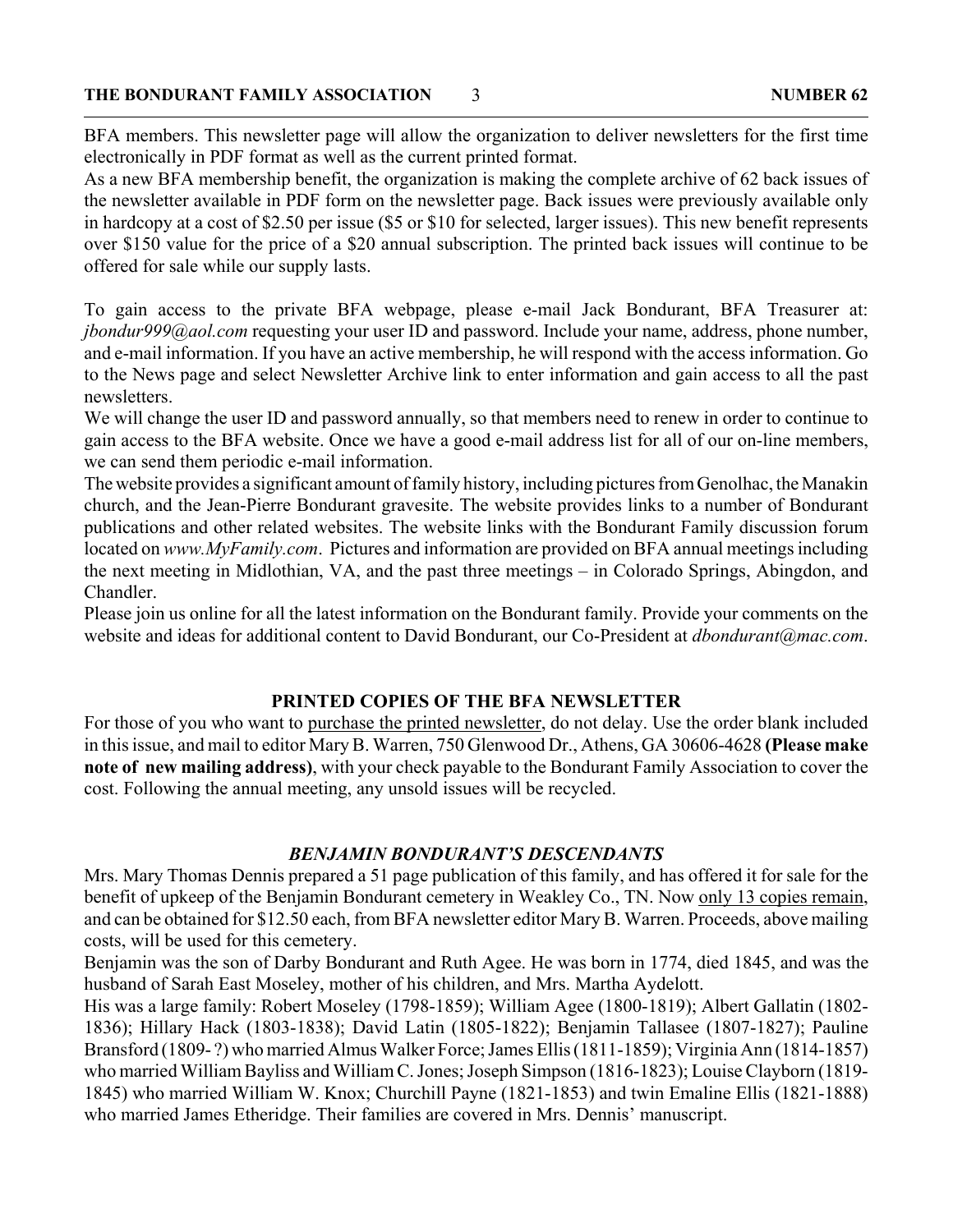**NUMBER 62 THE BONDURANT FAMILY ASSOCIATION** 4

# *Deaths*

*Our condolences go out to these families.*

**KENNETH KESSLER (KEN) BONDURANT**, 54, husband of Carolee Jackson Bondurant, and son of Hix and Lil Bondurant, died June 18, 2004 of cancer. Ken left four children, Kathryn, Kenneth, Jr., Jacob and Benjamin, all of Radford, VA. His siblings are Nancy of Oneonta, NY, Bill of Radford, VA, and David of Baton Rouge, LA. Ken and Carolee hosted the BFA meeting at Abingdon, VA, two years ago in a gathering enjoyed by all. He and Carolee, his parents, uncles, aunt, and cousins have been active in the Bondurant Family Association.

Ken's was a short, but full life. He graduated from Emory & Henry College, did graduate work at Virginia Tech, and was president of Bondurant Realty Corp. He served as president of the Radford Chamber of Commerce, New River Valley Association of Realtors, the Emory & Henry College Board of Trustees and Executive Committee, and was active in the Grove United Methodist Church.

Memorial gifts may be sent to Grove UMC., 1020 Tyler Ave., Radford, VA 24141; Emory & Henry College, Emory, VA 24327-0950; or to Radford University Foundation, P.O. Box 6915, Radford, VA, 24142 for the Kenneth Bondurant Scholarship Fund.

APPOMATTOX – **VIRGINIA BONDURANT DAVIDSON**, 71, of Route 4, died Thursday, June 24, 2004, at Avante of Lynchburg. She was the wife of Thomas Osborne Davidson. Born in Appomattox County, May 10, 1933, she was a daughter of the late Rebecca Younger and Wallace Edward Bondurant, Sr. Virginia was a life member of Hebron Baptist Church.

In addition to her husband, she is survived by two sons Edward Osborne Davidson of Statesville, NC, and Judson Crawford Davidson of Appomattox; two daughters Rebecca C. Rankin of Appomattox and Mary Beth D. Thomas of Lynchburg; two brothers Thomas Carter and Richard Bondurant, both of Concord; two sisters Madelyn B. Jackson of Chester and Eloise B. Trent of Charlottesville; 9 grandchildren: Destiny, DeAnna, Wendy, Jesse, Kate, T.C., Megan, Aaron, Sydnie; two great grandchildren Lillian and Addison; two sisters-in-law Virginia H. Bondurant of Concord and Marie W. Bondurant of Forest.

Three brothers, W.E., Jr., Clyde M., and William "Billy" Bondurant preceded her in death. Burial was in the Hebron Baptist Church Cemetery, Rt. 4, Box 272, Appomattox, VA 24522

Thanks to Judy Bondurant for this obituary from the *Lynchburg* (VA) *News & Advance*.

#### a

#### **NEW MEMBERS:**

Ms. Bonnie Alvarez, 9435 Loch Leven Ct., Laurel, MD 20723

Ms. Judy Alvarez, 4343 Stockport Way, Upper Marlboro, MD 20772, e-mail: *jdajudy@aol.com*

Arnolda K. (Kathy) Bondurant, 3100 ½ - 63rd St., Sacramento, CA 95820-1923, 916/452-5162, e-mail: *flower.mtn@earthlink.net*.

William BonDurant, 150 Kenmore Way, Woodside, CA 94062, 650/368-0165, e-mail: *wrbondurant@comcast.net*

Mr. & Mrs. McClelland W. (Carter Meyer) Wilcox, 10 Perry St., New York, NY 10014, 212/836-1089

### **CHANGES:**

Clinton Bondurant - new e-mail address: *eod13@earthlink.net* Cathy Harris Helms - new e-mail address: *cathyhelms@helmslaw.com* Joan Pitstick, from Columbia, MO to 2246 Grierson Place, Fairborn, OH 45324, 937/878-0646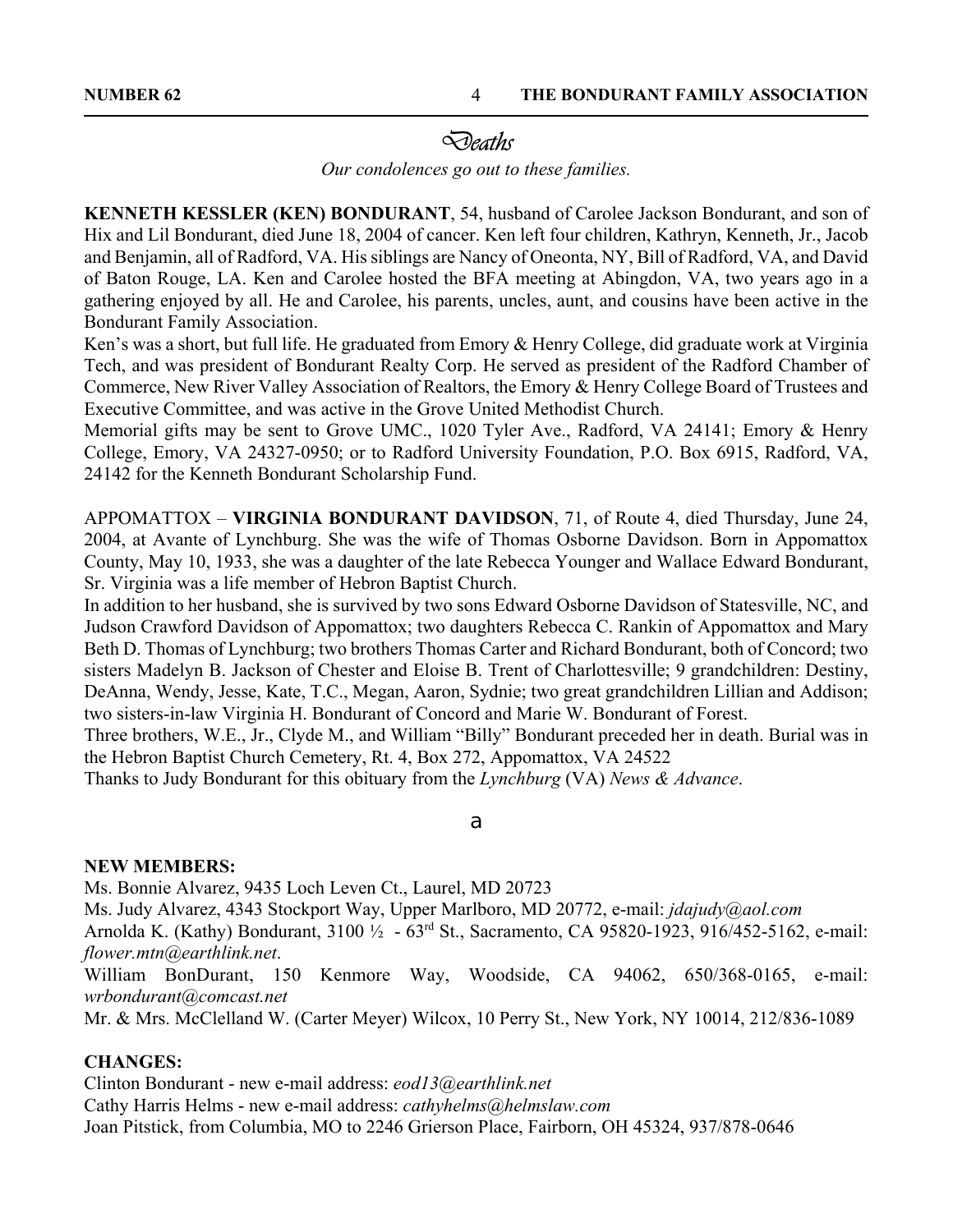Mary Bondurant Warren, 750 Glenwood Dr., Athens, GA 30604-4628, 706/549-1264, e-mail: *itsmarbleous@hotmail.com*

#### **A BONDURANT WHO'S WHO OF CUMBERLAND CO., VA**

When the Huguenot settlers arrived in Virginia 1700-1701, they were to be given land on the south side of James River above the falls of the James River which is present-day Richmond, VA. When they arrived the area was part of Henrico County. Henrico was subdivided in 1728, and its western portion was renamed Goochland Co. and lay on both sides of the James River.

Goochland Co. was subdivided in 1749, and the lands lying south of James River were cut off to form Cumberland Co.

Powhatan Co. was cut off from the east end of Cumberland Co. in 1777, and remains today the site of the Manakintown settlement. Thus through all the divisions of counties Manakintown was successively in Henrico, Goochland, Cumberland, and Powhatan Cos. That's why you have to trace early Bondurants in all four counties' records.

Jean-Pierre Bondurant obtained a land grant in 1725 in Henrico Co., and by the time his sons John and Peter were on the premises clearing and planting, it lay in Goochland Co. It was in Goochland Co. that widow Ann Bondurant obtained a probate of Jean-Pierre's will, which has survived and is in the VA State Archives among the Goochland Co. papers.

Jean-Pierre by his will divided his land into three parts – for each of his sons, giving Joseph the homeplace (which suggests that he was the eldest, and due to receive it under primogeniture which was still observed in Virginia).

The first Court Order Book of Cumberland Co., VA, shows land transfers to and from Bondurants. Peter Bondurant sold Thomas Turpin his portion of Jean-Pierre's grant, and Peter's wife Amy relinquished her right to dower in 1749.

In 1751 John Bondurant sued Peter Collins for debt, but Collins had absconded.

In 1752 two slaves, one belonging to widow Ann, and the other to Joseph were brought into court and adjudged to be aged 9 years and 12 years respectively.

In 1753 Joseph Bondurant sued Canefax in the May court.

A land swap between Thomas Turpin, Jr. and wife Sarah to John Bondurant was acknowledged in Oct. Court. At the same time a young slave boy of Joseph Bondurant's was adjudged to be 11.

In 1762 Peter and wife Amy Bondurant were witnesses for the King in the trial of Walter Maxey, August Court, and were paid for coming "25 miles."

In 1769 Joseph Bondurant sold to Richard James in a deed proved August 22nd by Thomas Turpin. Joseph acknowledged the deed in June 1770.

Peter Bondurant sued Nathaniel Maxey in a case filed 25 March 1771, and it went to the jury in October Court. They awarded Peter £7.10.11 and court costs. Peter's witnesses were Samuel Flournoy, Edward Maxey, and Childers Smith. The jurors were John Woodson, Absalom Davenport, Olive [sic] Roberts, Hezekiah Daniel, Daniel Boatright, John Holeman, Robert Scruggs, Moore Lumpkin, Francis Maccraw, George Walton, Joel Owen, and Richard Cardwell.

JOHN PETER BONDURANT, parentage as yet unknown, and his wife Martha sued William Daniel and Henry Cox for debt in 1773, and obtained a judgement. This shows that John Peter was at that time (1) of age, (2) married to a lady named Martha.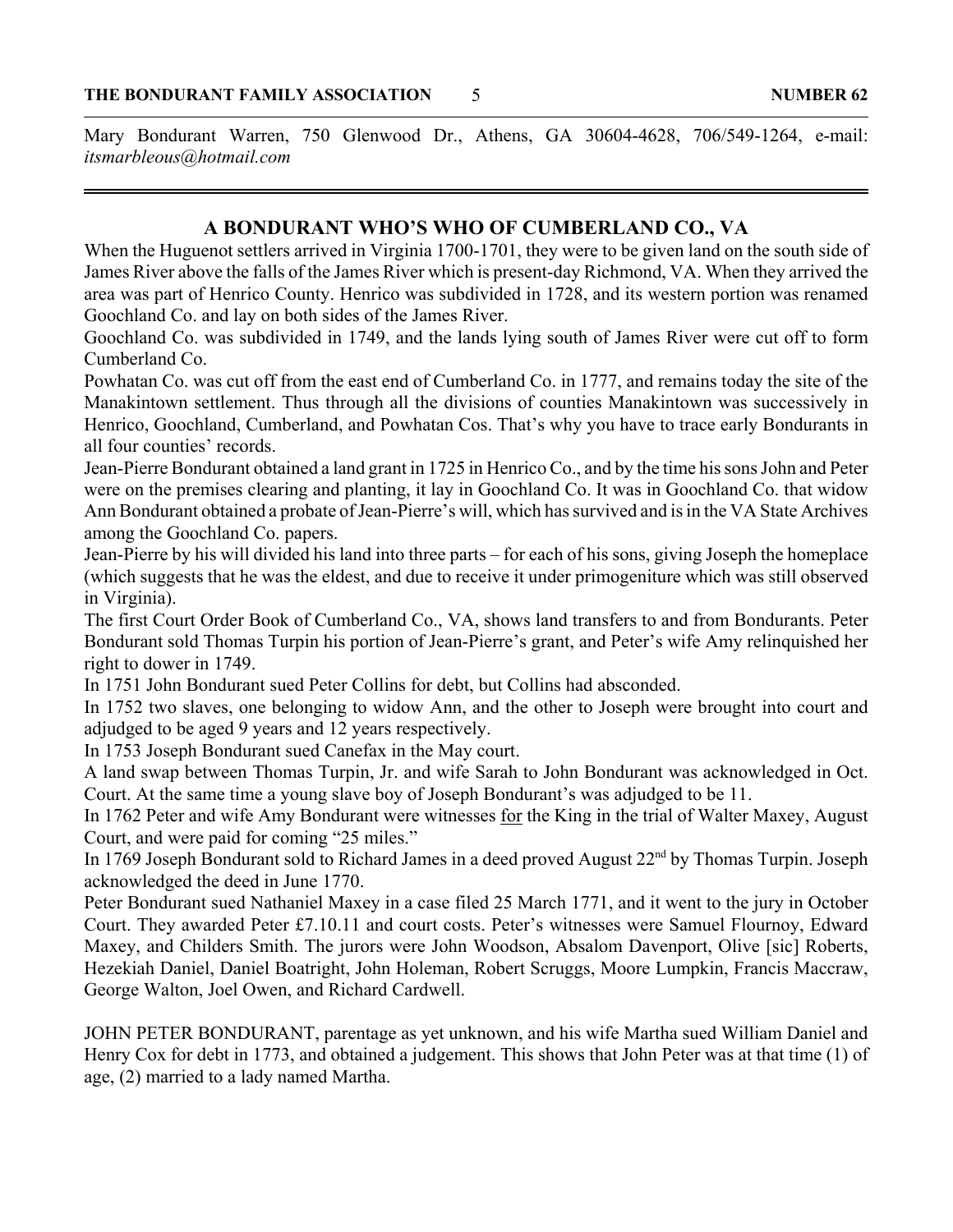**QUESTION**: Martha (Patty) Walton married in 1758 Edward Mosby; at that time a trust was created for her benefit with Henry Cox as trustee. Edward Mosby is said to have died in 1775. If true, who was the wife of John Peter Bondurant in 1773, whose name was also Martha?

The Mosbys had 5 children, all minors in 1775, when Jean Pierre had married their widowed mother. The children of Edward and Martha Patty Walton Mosby became step-children of John Peter Bondurant in 1775 - Hezekiah, Elizabeth, Martha/Patty or Patsy, Thomas, and Agnes Mosby.

The will of Robert Hughes, signed 1750, proved 1755, names his third daughter as [Mrs.} MARTHA WALTON. He also mentions his land and plantation on each side of Muddy Creek.

Isaac Hughes' will, signed and proved in 1758 left half his estate to PATTY MOSBY and her heirs "but should there be no heirs, to her brother GEORGE WALTON." This will mentions a water grist mill which is to be held in trust by Henry Cox. Other documents locate the Hughes family on Muddy Creek at the site of a grist mill – was this the Muddy Creek Mill?

Patty Walton Mosby's father Thomas Walton died in 1772, and his eight heirs were his widow Martha [Hughes?] Walton, and children: Elizabeth Miller, Patty Mosby, George Walton, Thomas Walton, Edward Walton, Josiah Walton.

According to a legal deposition given in KY after Martha Walton Mosby Bondurant's death, she had two Bondurant sons: William and George. We see both in Cumberland Co. records (below).

The appraisal of Edward Mosby's estate was made 28 Aug. 1775, and a settlement of accounts on it was made by John Peter Bondurant, and Patty his wife, and Jesse Miller, who were Edward Mosby's administrators [Edward did not leave a valid will.]

To clear up Patty's right to dower, a friendly suit was instituted by the Mosby childrens' guardians. Hezekiah, Elizabeth, and Patty Mosby, all under 14 were represented by Robert Walton, their guardian. Thomas Mosby, under 14 ("an infant") by his guardian Thomas Walton. Agnes Mosby, another infant, by Jesse Miller her guardian. The guardians sued John Peter Bondurant and Patty [Walton Mosby Bondurant] his wife, administratrix of Edward Mosby, deceased. Commissioners were appointed by the court to assign Patty her right to dower in the slaves and personal property of Edward Mosby, and the residue was divided among Edward's minor children. Sept. Court 1775 in Cumberland Co.

Powhatan Co. had now been created, and John P. Bondurant swore allegiance to the new state of Virginia in 1777. So John Peter had been "moved" with the creation of a new county.

DAVID BONDURANT/"BANDAN" made a settlement in the Boonesborough area in Feb. 1778, on Tate's Creek, about 3 miles above its mouth. Did he formerly live in 1773 in Buckingham Co.? He was seen only in 1773, but not 1774 tax list there.

David was among those killed by Indians in Oct. 1779. In Dec. 1779 John Peter Bondurant, claiming as "heir-at-law" of the deceased David Bondurant, was awarded a right of preemption to David's 400 acres in the "District of Kentucky" [still part of VA]. In 1779 John "Bundron" entered 800 acres upon a treasury warrant [he had bought the land] on the south side of Jonathan Jennings settlement, and a preemption [David's] on the waters of Silver Creek.

John Peter Bondurant was still living in Powhatan Co., VA, in 1783, but only had land, and a few slaves remaining there in 1787, as shown in the tax digest. Perhaps J.P. and Patty had already relocated to KY. Their sons William and George seem to have remained in Cumberland Co.,VA.

John Peter died June 1810 in Adair Co., KY, survived by his wife Mrs. Susannah Thomas Damron Bondurant, who married 3<sup>rd</sup> Campbell Goode in Adair Co. in 1819. Susannah Thomas Damron and her first husband had also been residents of Cumberland Co. before moving to KY.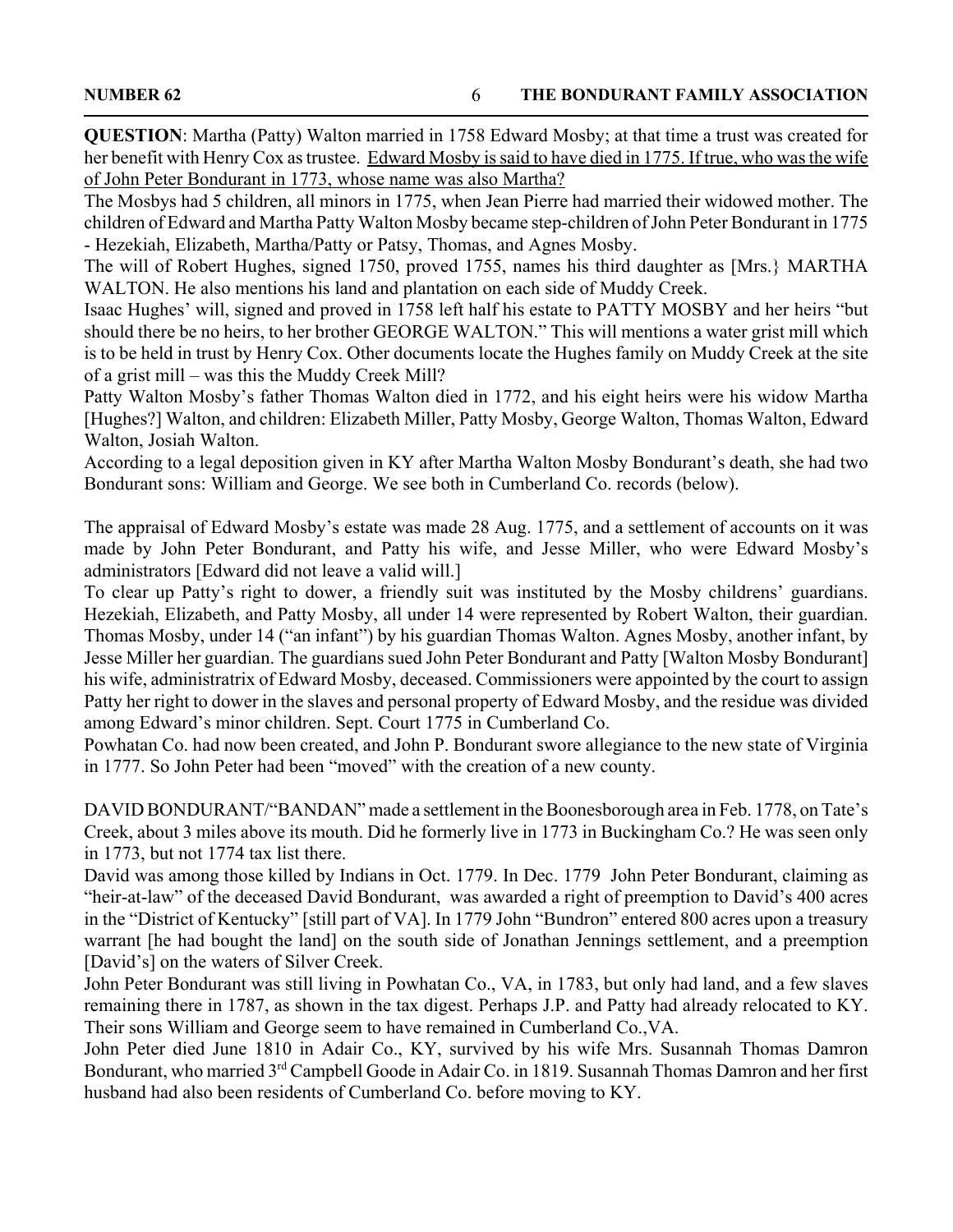#### "TAMWORTH" AND THE MUDDY CREEK MILL

Located on the eastern boundary of Cumberland Co. is this historic mill. Nearby, high on a hill and safe from the frequent floods of Muddy Creek, is "Tamworth" built in 1728. They are now the property of Mr. M. Eldridge Blanton, Jr., whose parents ran the mill, Post Office and store after World War II.

The mill was owned by Robert Walton, as stated in his deed of 200 acres of land on Muddy Creek, to WILLIAM BONDURANT, 26 Feb. 1799. For the

property William paid "150 pounds current money of Virginia." Both men were said to be of Cumberland Co., although William Bondurant must have been newly of age [born no earlier than 1775], since he did not appear in earlier tax digests.

The land lay in Cumberland County on both sides of Muddy Creek, and adjoined land of Thomas Goodman, Robert Wilbon, William Cocke, William Robinson, Samuel Robinson and William Walton, "being the land left the said Robert Walton by his Father with all improvements...."

Witnesses were Robert Wilban [sic] and Absalom Towler, Jr., and proved 27 May 1799.

William's wife relinquished her right to dower at August Court 1804. Cumberland Co., VA, Deeds Book 8, p. 254

On 27<sup>th</sup> May 1799 William Walton and Jane Carter [their connection was not stated in the deed] jointly sold 141 acres on the north side of Muddy Creek to WILLIAM BONDURANT. William paid 261 pounds 10 shillings "current money of Virginia" to William Walton, who acknowledged receipt. The land cornered "at the great branch of JACOB FLIPPIN," and included "all woods, orchards, buildings & improvements whatsoever thereunto belonging." Witnesses were Charles Womack and John H. Jones. Cumberland Co., VA, Deeds Book 8, p. 256.

In "Alterations 1782-1803" Cumberland Co., VA, the sale of land from Robert Walton to William Bondurant of 200 ac., and William Walton to William Bundurant [sic] - 141 ac. was recorded.

Turning to the tax digests for Cumberland Co. for successive years, it appears that these two tracts became the basis of William Bondurant's operations. They are returned for taxes first in 1799, then in 1800, 1801, 1802, 1803. I have not abstracted the period between 1803-1811.

In 1804 William Walton, et al, sold William Bondurant 71 acres on Muddy Creek. Cumberland Co., VA, Deed Book 9, p. 419.

I've apparently missed William's acquisition of 110 acres sometime between 1803 and 1811.

In 1811 William reported ownership of 71, 110, 200, and 141 ac. The last two were the 1799 purchases from the Waltons.

William bought again in 1811, from Warner and Nancy Baughan, 371 acres on Muddy Creek. Cumberland Co., VA, Deed Book 12, p. 12. By 1812 he reported it and 71, 110, 200, and 141 acres.

Edward and Arina Cunningham his wife, of the city of Richmond, VA, in April 1813 sold William Bondurant 19 acres on Muddy Creek. The mill was conveyed to John and Edward Cunningham by Frederick W. James and Doratha Ann his wife in July 1802, and was of record in Cumberland Court.

Cumberland Co., VA, Deed Book 12, p. 245.

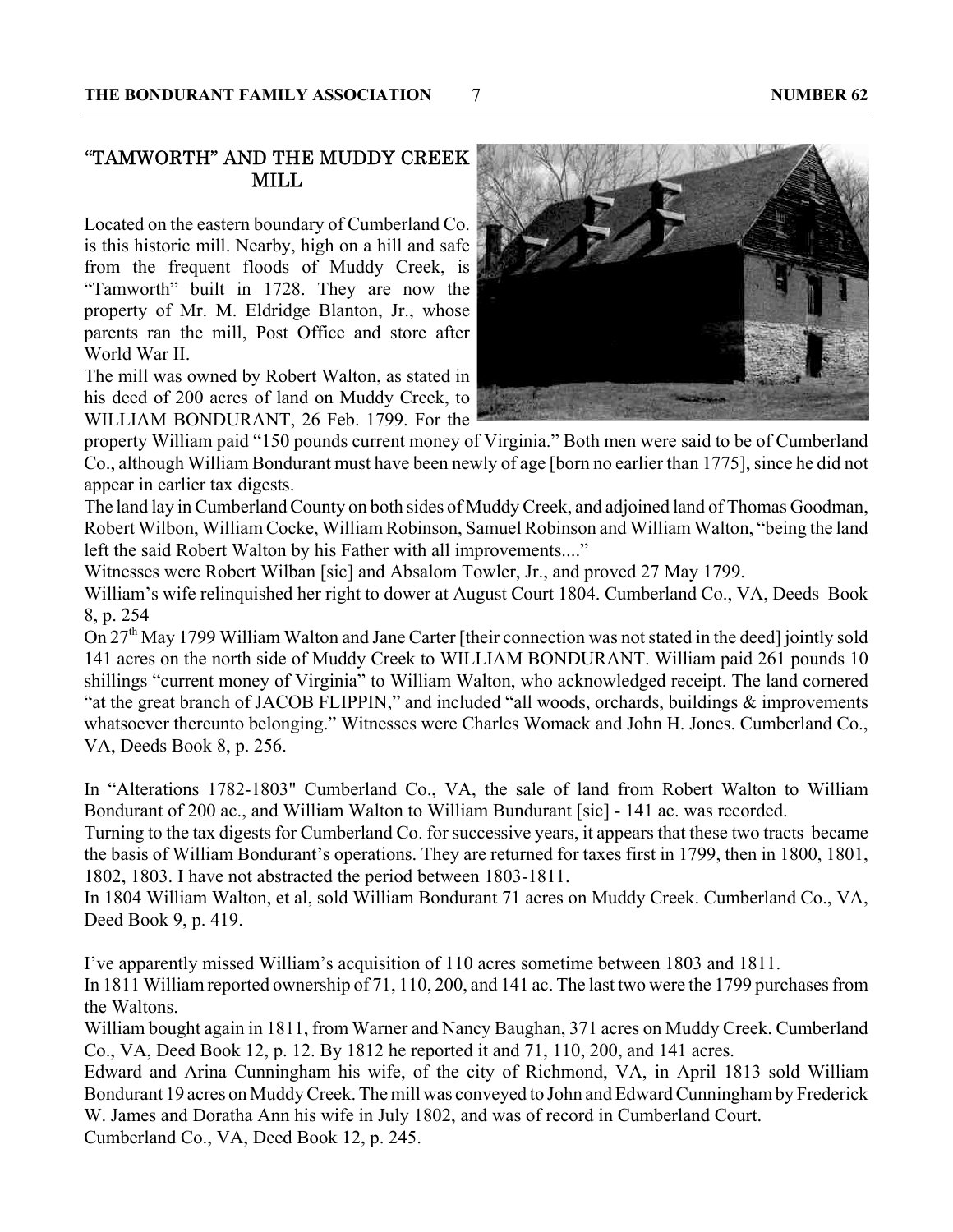The given name Arina, or variant spellings, seem to appear in the Flippen, as well as Cunningham families. By 1820 George W. Bondurant was married to an "Arrenea" – could she have been the former wife of Edward Cunningham?

Beginning in 1813, the 19 acres of the mill became William's taxable property through 1815. He was missing (or missed) 1816, 1817, and reappeared with the mill 1818 through 1820.

William and "Patsy" Bondurant sold Merit Booker 656 3/4 acres on Muddy Creek, March 1813. Book 12, p. 223, and in the same month William and "Martha" Bondurant sold William Amonett 224 acres on Muddy Creek. Book 12, p. 238.

An interesting legal action was taken in June 1816 by persons owning land adjoining the Muddy Creek Mill Pond.

In order to raise the dam height, William had to purchase land from James Amonett, William Carrington, Frances I. James, Edward Stratton, William Turpin, and Thomas H. Walton. This was their land which would have been flooded by the larger mill pond.

In April 1813 William sold Albert Booker, et al, 19 acres on Muddy Creek, apparently the mill. Deed Book 12, p. 247, but the mill was back in William's hands in 1819 when William and "Martha" Bondurant turned over to John Robertson, trustee, 19 acres on Muddy Creek, Lot 9 in Cartersville, 500 acres on Maple Swamp, and ½ acre on Muddy Creek.

William purchased Lot 9 in Cartersville from John M. Bagby in March 1817. Deed Book 14, p. 92.

Then in Feb. 1820 W.B. and Anna W. Chamberlayne sold William Bondurant 505 acres. Deed Book 15, p. 293.

William Bondurant was enumerated in Cumberland Co., VA, in the federal censuses of 1810, 1820, and Aranna Bondurant (presumably his widow) was counted there in 1830. There were no Bondurants as heads of families in the county in 1840.

In 1999 Wanda Burcham shared the following data found in *THE VALENTINE PAPERS*, p. 965.

"John Pleasants and Tarleton Pleasants brothers of the late Samuel Pleasants, Printer, and nephews of Josiah Cox of Cumberland Co., VA.

Said Josiah Cox in his will gives to the said John and Tarleton Pleasants to be equally divided between them the plantation on which said Cox lives containing 144 acres adjoining the estate of Joseph McLaurin, deceased, and others.

Josiah gives to his sister Tabitha Smith \$450 and a horse worth from \$80 to \$100.

He gives the remainder of his estate to the four children of his sister Martha [Cox] Flippin, viz.: William Flippin, Polly Stratton & **Arrenea Bundrant**. Signed May 22, 1818. Recorded in Will Book 6, p. 213, Cumberland Co., VA.

The Muddy Creek Mill again went to a trustee in Feb. 1820, with James Jennings acting. William and Martha turned over 505 ac. to Littleberry H. Moseby, as trustee, in 1820, and by Sept. 1820, turned over the 19 acres of the mill to **JOHN L. BONDURANT**, trustee. John L. made a promissory note to Samuel Hatcher, trustee for William Bondurant 25 Feb. 1820. John owed William \$36,000, payable in 6 equal annual installments for the purchase of the mill. The tract was described as 19 acres, houses and improvements, the pond, stock of timber on hand at the mill, stock of cows and hogs, ox cart and two yoke of oxen, household and kitchen furniture bought from William Bondurant, and Lot 9 in Cartersville, conveyed to John by William Bondurant. Also a tract of 505 acres lying partly in Powhatan and Cumberland Cos., and slaves Nelson, Cary, Kitt, Beverly, Ceasor, Watt, Charles, Archer, Maddison, Albert, Maria, Milley, Anna, and Harriott. If John L. Bondurant failed to pay William Bondurant the purchase price, the property was to be exposed for sale.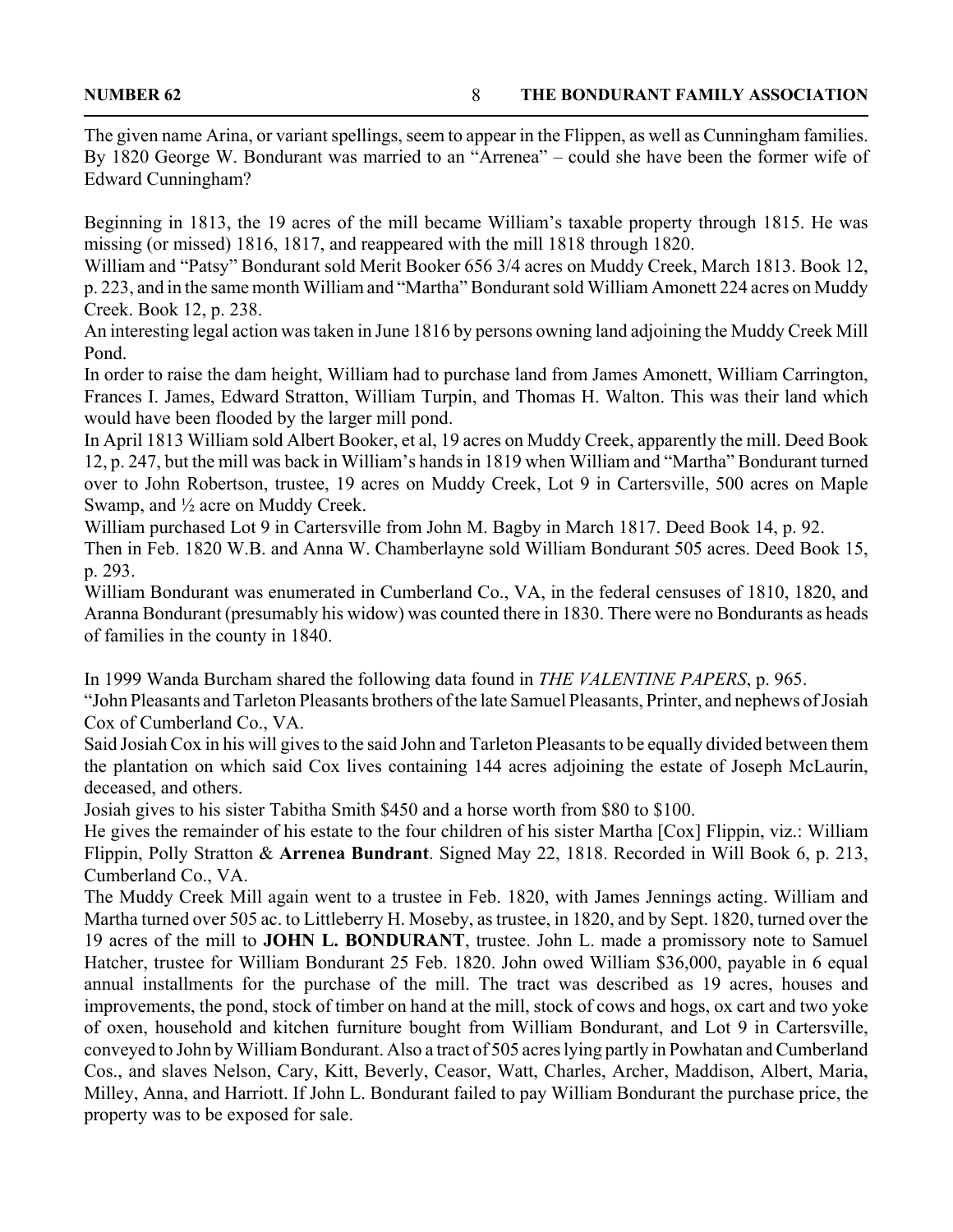In the 1820 Personal Property Tax Digest William Bondurant appeared for the last time in Cumberland Co. and was missing thereafter. He reported 5 whites, 13 slaves 16+, 1 slave under 16, and a single horse. His taxes were \$9.98.

John L. Bondurant appeared first in 1821 in the Personal Property Tax Digest with 8 whites, 1 slave under 16. He disappeared thereafter, which suggests that John couldn't pay for the Muddy Creek Mill, and went elsewhere.

Francis B. Deane, Jr., became William Bondurant's trustee for the 19 acre tract on Muddy Creek in Feb. 1822. These various trust agreements were to secure debts William Bondurant had contracted with Hughes & Armistead ("Robert Hughes and James M. Armistead, merchants and partners").

The will of **GEORGE BONDURANT**, signed 18 Oct. 1803, recorded in Cumberland Co., VA, Will Book 3, p. 249 states that George was of that county, "being very sick and weak, but perfect in mind and memory. As I have never received any part of the estate of CHARLES PALMORE's deceased, I do not conceive it my duty to leave any thing now in my possession to my wife SALLEY [Palmore] BONDURANT, as I think that [Charles Palmore's estate] a sufficiency for her support.

I give unto my son CHARLES P. [PALMORE] BONDURANT all and singular personal estate to him freely to be possessed and enjoyed.

**My brother WILLIAM BONDURANT** should have the care and bringing up of my Son until he comes to the age of 21 or marries.

Lastly I appoint my two brothers THOMAS MOSBY and WILLIAM BONDURANT, my executors."

Thomas Mosby was an older half-brother, child of Martha "Patty" Walton Mosby Bondurant's first marriage. She married 2<sup>nd</sup> John Peter Bondurant, and had sons George and William. Both she and J.P. Bondurant died in KY.

**CHARLES PALMORE BONDURANT** began to accumulate land in the county in 1829, when Joseph and Nancy Fuqua, his wife, sold their 1/4 part of Fuqua's undivided interest in Stony Point Mills "being 1/12 part of the mill." This was interest in 76 acres on Appomattox River, Deed Book 19, p. 398

Charles S. and Susan Palmore, his wife, sold their 1/6 interest in the Stony Point Mills in Cumberland Co. on the Appomattox River "including a cotton gin, the store house, dwelling house, cooper shop, blacksmith's shop, lying in the counties of Amelia and Cumberland" to Charles P. Bondurant. This was January 1831.

In 1832 C.P. Bondurant bought 140 ac. from John S. and Sally C. Ballow, and 195 acres on Tarewallet Creek from Mary W. Fuqua of Prince Edward Co. in June 1833.

Charles P. Bondurant purchased "the upper part of the tract belonging to the estate of George Carson, dec'd, called the Guinea Tract" 53 acres in 1834, giving a mortgage for the payment of the \$265 purchase price. Charles sold Alfred A. Hill in 1835 the 90 acres "being the life estate of Mary Fuqua, widow of the late Benjamin Fuqua, which was allotted to her by order of the county court as dower. Lying on Tarewallet Creek. This dower interest bought in 1832 "being all the title which the said Charles P. Bondurant possesses."

Alfred Hill bought 193 acres from C.P. and Eliza Bondurant for \$1 in August 1836. This had to be a "deed of gift" but why?

In 1837 Charles and "Caroline Eliza Bondurant his wife" sold their 1/4 part interest in Stony Point Mills to Meriwether Goodman.

Charles Palmore Bondurant appeared annually in the Cumberland Co. Personal Property Tax Digest from 1826 to 1837 (the last list I have abstracted).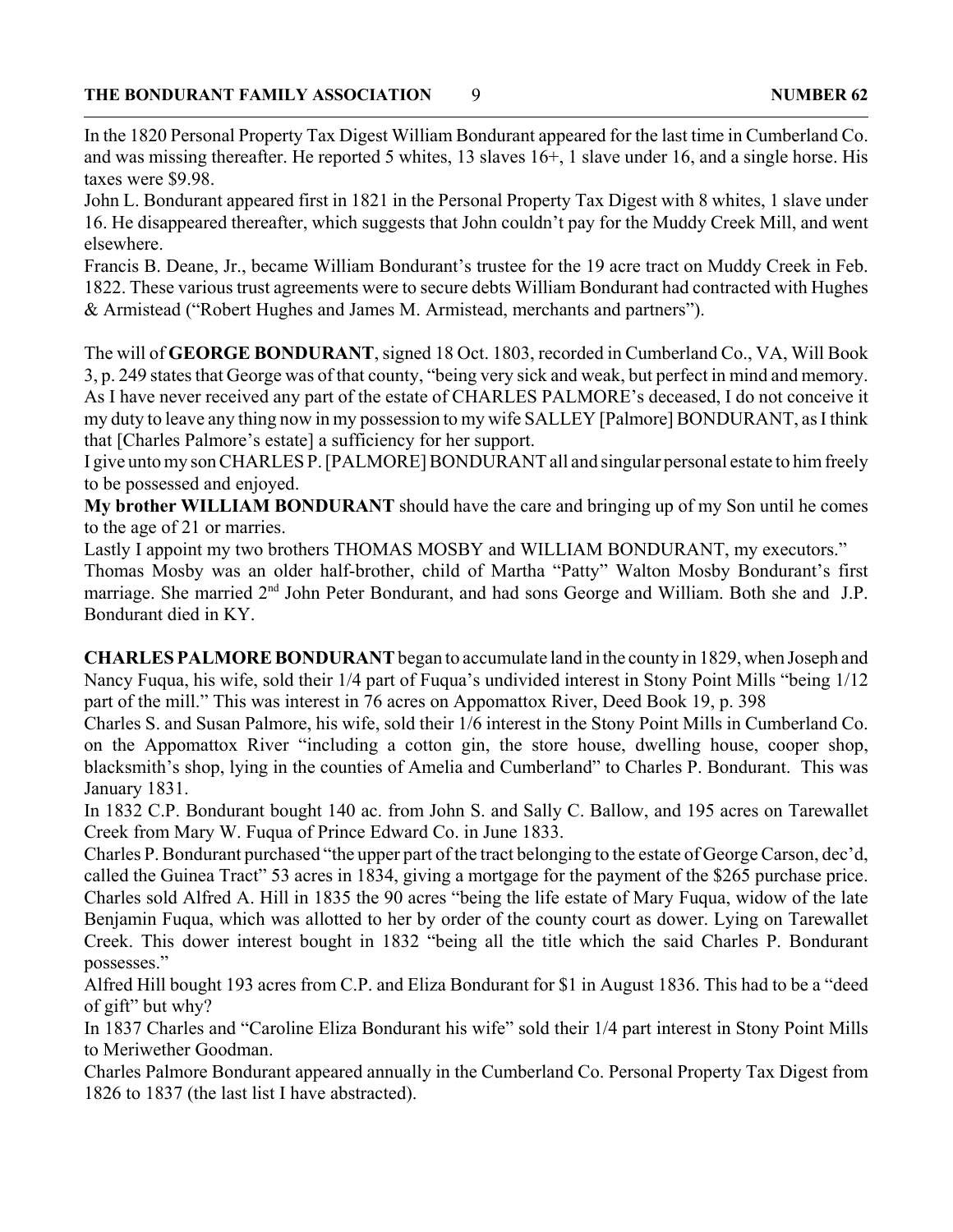In 1818 a new Bondurant appeared in Cumberland Co. – **GEORGE W. BONDURANT**, who owned 225 ac. adjoining Walton on the Cartersville Road. George's report in 1820 described his land as 216 1/2 ac. on Turkey Creek.

George W. and JOHN L. BONDURANT jointly sold 5 3/8 acres in Cumberland Co. to WILLIAM FLIPPEN in August 1818. The same year George bought Lot 20, containing half an acre in Cartersville, with a house and other improvements, for \$3,000 from Samuel Hatcher and his wife Elizabeth.

In 1820 George W. and "Arrenea his wife" mortgaged the lot in Cartersville. The trustees sold Lot 20 to William Palmore of Cartersville in April 1822, and the deed says the lot was "now occupied by Charles P. Lee."

George W. Bondurant continues annually in the Cumberland Co. Personal Property Tax List, until 1829 at which time he was called "Esquire" suggesting elective office, then he disappeared from the rolls.

# **OTHER BONDURANTS IN THE COUNTY LATER**

ALLEN BONDURANT bought  $37\frac{1}{3}$  acres 1885 from O.S. and A.E. Steger. Also his estate, by commissioners, 36-1/2 acres sold to William M. Flanagan, Oct. 1899.

CHESTER BONDURANT bought land from D.H. and Charlotte Stuart in 1892, 18 ½ acres.

CLIFFORD A. & MOLLIE P. BONDURANT to Rosa J. Putney 1880, 180 acres on the Buckingham Road. Also 1880 to G.T. Wilkinson, et all. An agreement on the estate of Jane H. Wilkinson.

GEORGE W. BONDURANT, his estate, to John P. Woodson, 1848, a tax deed to 216 acres on Maple Swamp Creek.

JAMES A. & AMELIA BONDURANT, to John Barrett, power of attorney, 1852

JOHN A. BONDURANT to Obadiah R. Sanderson, 1864, 256 5/8 acres.

MARY (Mollie) P. BONDURANT to R.H. Wilkinson, 1903, ½ interest in 28 acres on Randolph Creek. Also from Ellis W. and R.J. Putney, "Trenton Mills."

S.W. BONDURANT, et al, to B.B. Woodson, power of attorney, 1875.

THOMAS M. BONDURANT, et al, to Thomas Parrack, power of attorney, 1850

### **Cumberland Co. Marriage Bonds**:

SARAH BONDURANT married John Hill 18 Feb. 1806 with Thomas Caldwell as surety.

NANCY BONDURANT, daughter of William, married Peter Stratton 20 Feb. 1815. GEORGE BONDURANT, surety.

POLLY [possibly Mary] L. BONDURANT, daughter of William, married Charles P. Lee 22 Dec. 1817, with Miller Woodson, surety.

GEORGE BONDURANT married Aranna [sic] Flippen, 28 Aug. 1815 with William Flippen, surety.

WILLIAM BONDURANT married Martha Walton 14 Jan. 1793, with John Merriman, surety.

CHARLES PALMORE BONDURANT married Caroline Smith with DANIEL and WILLIAM P. BONDURANT, sureties.

JAMES BONDURANT married Amelia M. Price 5 July 1834, with Fred. Gallaway, surety.

In summary, the Bondurant's Cumberland Co., VA, early land ownership clustered around the Muddy Creek Mill, and town lots in Cartersville (lots 9, 10, 20).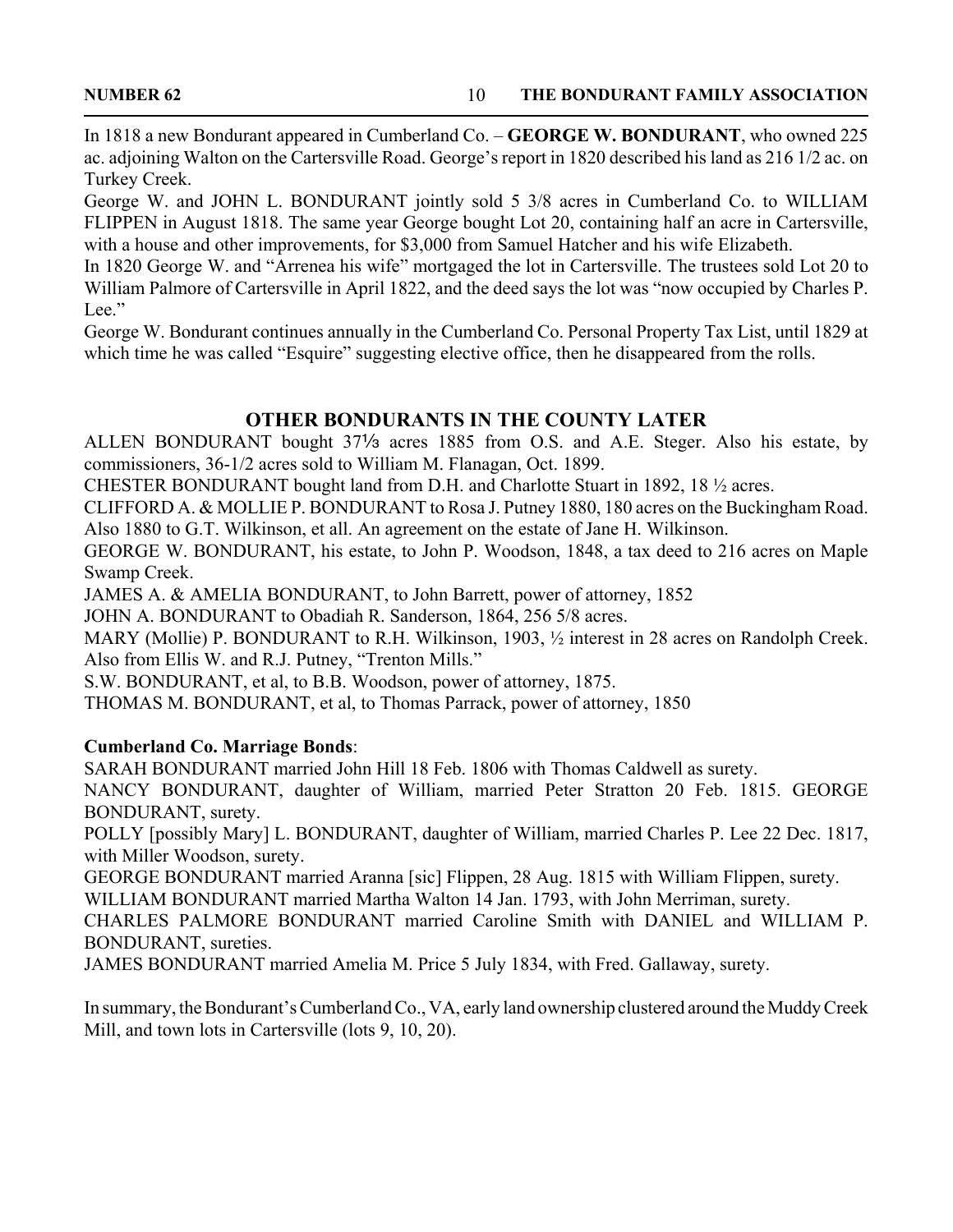# BONDURANT FAMILY RECORDS

Ruby Talley Smith, e-mail: *rubygem@aol.com*, found this web site by accident. "It is a list of names of Bondurant family records 1734-1978 of Weakley Co., TN. Its address was: *http://www.utm.edu/departments/acadpro/library/departments/special\_collections/manus/mss090page2.htm*.

**EDITOR'S NOTE**: I went to the website, and here is a synopsis:

Manuscript #90, University of TN - Martin, Library.

"Bondurant Family Records 1734-1978.

The Bondurant family records contain correspondence and photocopies of deeds, wills, birth, marriage and death certificates. Also included in the collection are copies of cemetery, court and family Bible records of the Bondurant family from 1734 to 1978. The collection contains a name index which lists over a thousand relatives of the Bondurant family of Weakley County, TN. [11 Boxes]"

I believe these are the papers of the late **Donald C. Bondurant of Heber Springs, AR**, which were retrieved and deposited at the library by Mrs. Mary Thomas Dennis. I was not surprised to find my correspondence with Don included in Box 2, folder 41. Surprising that the Library doesn't identify the provenance of the papers on its website.

What is seen on the manuscript calendar is a list of names of correspondents, alphabetically arranged. The lists continue with boxes of "Related Families" -- Agee, Ayres, Chastain, Clinton, and Epling.

The "Miscellaneous" boxes include Bibles, Cemetery records, Censuses, marriages, births, and deaths, and Civil War records. There are also Court records, Land Court records, Wills, and indenture of Elizabeth Perkins. Box 11 is "Research Records."

These papers have been microfilmed by the TN State Archives, and copies of the microfilm can be borrowed through your local library on interlibrary loan.

#### **CINDY BonDURANT**

*The Lynchburg News & Advance*, 27 June 2004, carried an interesting article, sent to us by Judy Bondurant of Amherst, VA.

"Cindy BonDurant, regional community outreach director for Heritage Green Assisted Living Communities, participated in the National American Advertising Federation Conference held recently in Dallas [TX]. During the conference BonDurant was elected to serve as Eastern Region Chair representing 21 states, the District of Columbia, U.S. Virgin Islands, and Puerto Rico. She will serve on the Council of Governors and on the National American Advertising Board of Directors as well as serving on the Executive Committee for the National Board"

#### **HIRAM BUNDREN**

Thanks to Sharon Kingen, e-mail: *sakingen@hrtc.net*.

"I thought you might like to have a copy of data I dug up to answer a query on GenForum –" she wrote. "Hiram Bundren/Bondurant, thought to be the son of Francis Bondurant and Elizabeth King, was born 1819- 20 in TN, probably Claiborne or Grainger Co. He seems to be residing in the household of his brother (?) GREEN BUNDREN in the 1840 Grainger Co., TN census.

Hiram married 27 Jan. 1845 in Grainger Co., TN, Mary Elvira Hayes. They appear in the 1850 census of Grainger Co., living beside Mary Bundren who is residing beside Rutha Bundren.

Rutha Bean/Bundren was the widow of Peter Bundren. Mary was probably the widow of Phillip Bundren, but that is not proven.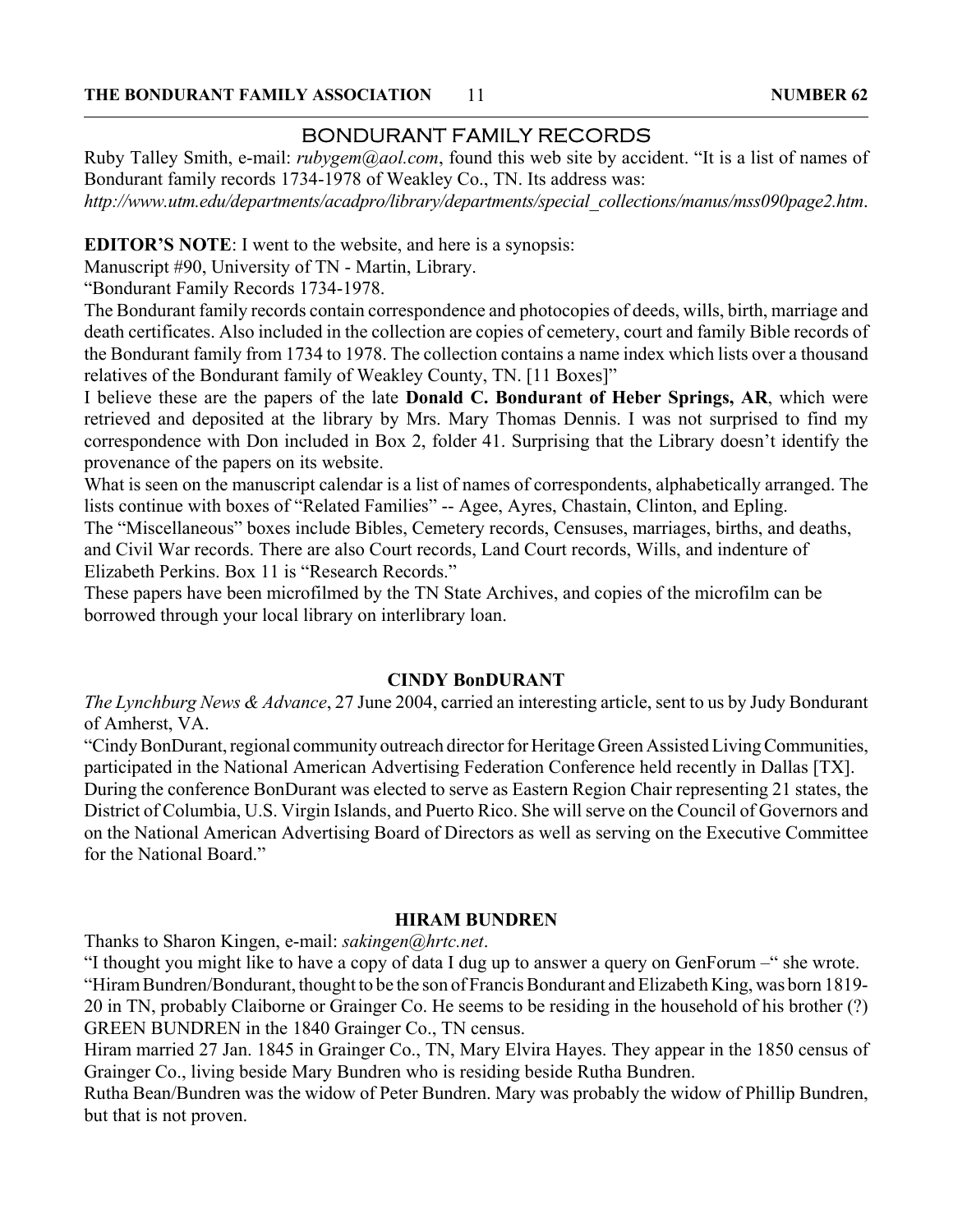|                                                   | Hiram's family in the 1850 census included the following:                                                                                                                                            |
|---------------------------------------------------|------------------------------------------------------------------------------------------------------------------------------------------------------------------------------------------------------|
| <b>HIRAM BUNDREN</b>                              | 31, b. TN, farmer, \$300                                                                                                                                                                             |
| Mary E.                                           | 28, b. NC                                                                                                                                                                                            |
| William R.                                        | 4, b. TN                                                                                                                                                                                             |
| Adaline                                           | $3, b.$ TN                                                                                                                                                                                           |
| Elizabeth                                         | $5/12$ , b. TN                                                                                                                                                                                       |
|                                                   |                                                                                                                                                                                                      |
|                                                   | Apparently Hiram left Tennessee about 1852 for by 1860 he was in Jackson Co., KY, (indexed by                                                                                                        |
| Ancestry.com as BURDSON)--                        |                                                                                                                                                                                                      |
| <b>HIRAM BUNDERN</b>                              | 42, b. TN, farmer, \$350 real estate, \$200 personal estate                                                                                                                                          |
| Mary E.                                           | 36, b. NC                                                                                                                                                                                            |
| Nameray (?)                                       | 13, b. TN (a female)                                                                                                                                                                                 |
| Elizabeth                                         | $11, b. \text{TN}$                                                                                                                                                                                   |
| James F.                                          | 7, b. KY                                                                                                                                                                                             |
| Thomas K.                                         | 5, b. KY                                                                                                                                                                                             |
| Mary N.                                           | 3, b. KY.                                                                                                                                                                                            |
| By 1870 he was in Rockcastle Co., KY, District 2: |                                                                                                                                                                                                      |
| <b>HIRAM BUNDREN</b>                              | 51, b. TN, farmer, \$330, \$450                                                                                                                                                                      |
| Mary A.                                           | 47, b. NC                                                                                                                                                                                            |
| James F.                                          | 17, b. KY, works on farm                                                                                                                                                                             |
| Thomas K.                                         | 15, b. KY                                                                                                                                                                                            |
| Mary M.                                           | 13, b. KY                                                                                                                                                                                            |
| Nancy M.                                          | 9, b. KY                                                                                                                                                                                             |
| Lucinda D.                                        | 2, b. KY                                                                                                                                                                                             |
|                                                   | Then in 1880 he was in Lincoln Co., KY, Crab Orchard (indexed on Ancestry.com as BUNDSON)                                                                                                            |
| <b>HIRAM BUNDREN</b>                              | 62, b. TN, both parents b. NC, farmer                                                                                                                                                                |
| Mary E.                                           | 58, b. NC, both parents born NC, wife                                                                                                                                                                |
| Thomas                                            | 23, b. KY, father b. TN, mother born NC, son, farm laborer                                                                                                                                           |
| Nancy M.                                          | 18, b. KY, father b. TN, mother b. NC, daughter                                                                                                                                                      |
| Olsney $(?)$ S.                                   | 12, b. KY, father b. Tn, mother b. NC, daughter                                                                                                                                                      |
| Beside:                                           |                                                                                                                                                                                                      |
| <b>JAMES F. BUNDREN</b>                           | 27, b. KY, father b. TN, mother b. NC, farmer                                                                                                                                                        |
| Malinda                                           | 28, b. KY, both parents b. KY, wife                                                                                                                                                                  |
| Plus                                              |                                                                                                                                                                                                      |
| Annie Wadkins                                     | 9, b. KY, both parents b. KY, step-daughter.                                                                                                                                                         |
| children:                                         | A message posted on GenForum Bundren Board (Message #34) indicates that Hiram died in 1899 and was<br>buried in Madison Co., KY. Thus it would appear that Hiram Bundren and Mary Elvira Hayes had 8 |

William R., b. ca. 1846 TN, died before 1860

Adaline born ca. 1847 TN, died or married before 1870

Elizabeth born ca. 1849 TN, died or married before 1870

James F., born ca. 1853 KY, married about 1880 a widow Malinda Wadkins, who had one child born about 1871 by her former husband [Annie, aged 9].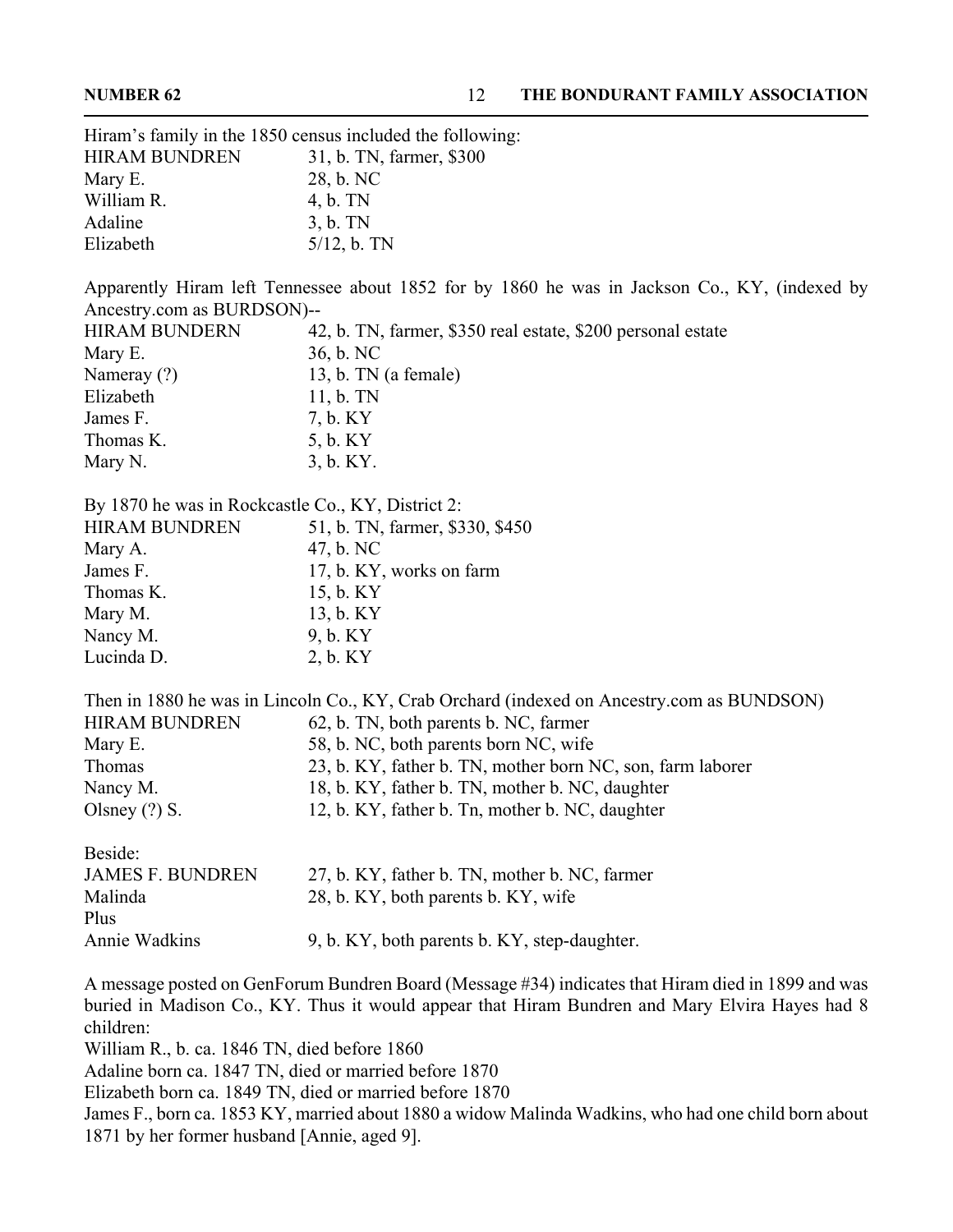Thomas K., born ca. 1855-57 KY, if married, was after 1880 Mary M., born ca. 1861 KY, died or married before 1880. Nancy M., born ca. 1859-62 KY, married or died after 1880. Lucinda D. or Olsney S., born ca. 1868 KY, married or died after 1880.

I don't have access to a 1900 census index, so I can't go further," concluded Sharon.

#### **HOWARD BONDURANT**

In response to Kenneth Dean Bondurant's request, Sharon Kingen checked her records on Howard R. Bondurant, but could not find him.

She did find one HOWARD BONDURANT in the 1930 census of Jackson Co., MO, Kansas City, with his wife Delma, and their son Kenneth, all residing in the household of [Mrs.] Ollie Ashby, female, widow, apparently Delma's mother.

In the census Howard was listed as age 23, and Kenneth 1/12 months.

"In the 1920 census I found ADD BONDURANT residing in Jackson Co., MO, age 52, b. MO, as was his father, mother born NY. I think this should have been OH; his maternal grandmother was born NY. He was a chair clerk in a hardware company. With Add was his wife Loula, age 38, born MO, father b. PA, mother b. IL and 3 sons – Howard 13, Russell 10, and Raymond 6, all born in MO as were their parents.

I also found that an A. RAYLEIGH BONDURANT is buried in the West Galt Cemetery, Grundy Co., MO. He died 14 Nov. 1943. Calculating from that date and his age on the stone, he was born on or about 24 Dec. 1866. Census records of Joseph Bondurant and Laura Van Ness show in 1870 Addy R. age 3 and in 1880 Addy are age 15. I don't know if this is the Thadius you list in the newsletter or not, but I don't have any **THADIUS BONDURANT** in my database anywhere at any time.

I agree with your newsletter listing of 4 Joseph Bondurants in a row. However I believe that JOSEPH HENRY CHENOWITH BONDURANT was the son of Joseph W. Bondurant and his second wife Ann Chenoweth or Chenowith. They married 1 March 1827 in Shelby Co., KY. I show that Joseph W.'s first wife Mrs. Elizabeth R.B. Bryant, died 12 Nov. 1826. Some of my data on Joseph W. comes from a query in *KENTUCKY ANCESTORS*, vol. 4-2, p. 104. Some of it comes from the Bondurant-Craven Bible, Library of VA, Digital Library Program. Some of it from various descendants and from Sullivan Co., MO records. However, I can't pinpoint which of these sources provided Elizabeth's death date.

In the 1870 Census Joseph, #4 on the list in the newsletter, was living in Sullivan Co., MO beside RALEIGH BONDURANT, who would have been his half-brother.

Census records indicate but do not prove that Joseph W. and his second wife Ann Chenowith had 3 children before Joseph died in 1838, probably in Pike Co., MO – Joseph H.C., Benjamin T., and Laura.

You show that Joseph Henry Chenowith Bondurant had 4 children - Frank James, Aggie, Rod, and an unknown daughter. Census records in 1870 and 1880 show the unknown daughter to have been their eldest child.

In the 1870 census of Sullivan Co., MO, her name looks like Aime M., but in the 1880 census of the same location, her name is recorded as Annie M. Bondurant. She was born about 1865-66. It appears that Howard was the son of the one you list as Rod, and the one I list as Addy R(ayleigh).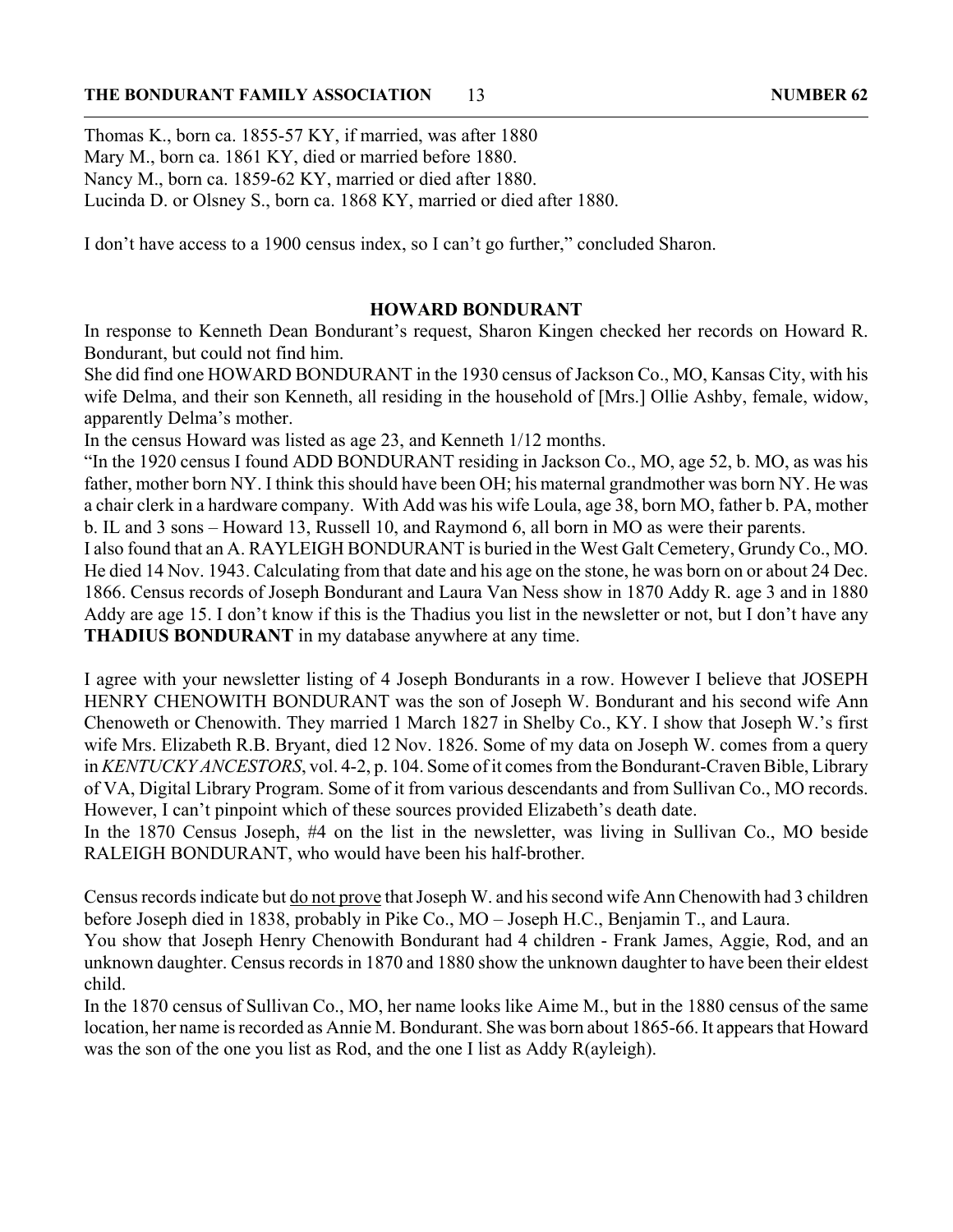Now for the next topic about JOHN BONDURANT and VIOLET McCLURE. They married 23 Oct. 1838 in Jackson Co., OH. They were residing in Des Moines Co., IA, Pleasant Grove Twp. in 1850. Here is their census listing:<br>IQUIN DOUBLE

| <b>JOHN BONDURANT</b> | 36, born VA, farmer, \$300                                                                           |
|-----------------------|------------------------------------------------------------------------------------------------------|
| Violet                | 31, born OH                                                                                          |
| Cyrus                 | 11, born OH                                                                                          |
| Craton                | 9, born OH                                                                                           |
| Olive                 | 7, born OH, female                                                                                   |
| Herbert               | 5, born IA                                                                                           |
| Shendry               | 1, born IA, male.                                                                                    |
|                       | This census record tends to support the hypothesis that Creighton Bondurant was the son of this John |
| Bondurant.            |                                                                                                      |

The 1852 state census of Iowa shows John Bondurant in Henry Co., IA, New London, Twp. The Center Cemetery in Jefferson Twp, Henry Co., IA, supposedly has a marker for "Mrs. Bondurant," but the stone has no dates. Could this be Drury's wife and John's mother, or Violet McClure Bondurant? The 1860 census of MN is not yet indexed on Ancestry.com so I don't have data for that year.

The 1870 census of Rice Co., MN, Cannon Twp, is as follows:

| <b>JOHN BONDURANT</b> | 56, born VA, farmer |
|-----------------------|---------------------|
| Willetta              | 57, born IA         |
| Lizza                 | $21$ , born IA      |
| Ripley                | 13, born MN         |
| Serepta               | 10, born MN         |
| Freemont              | 8, born MN.         |
|                       |                     |

I don't know if John remarried or if Willeta is the same as Violet. Also I don't know if Lizza and Shendry are the same persons."

**EDITOR'S NOTE**: Could her given be Viletta or Violetta?

#### **JAMES LEE BONDURANT**

Wayne L. Bondurant, e-mail: *waynelbd@juno.com*, sent information on Staff Sgt. James L. Bondurant, World War II serviceman, in answer to his mention in issue 61.

"James is my first cousin. He is James Lee Bondurant, son of Samuel James and Gladys Bondurant. His father and mine were two of seven brothers and three sisters born to Marion Lee and Hulda Margaret Bondurant.

James had two brothers, Denzil Avery and Francis Marion Bondurant, both of whom also served in World War II, as a cook and MP respectively. All three are deceased and buried in Montana where they were born. James' widow, Octava Wynona Bondurant, is still living in Livingston, MT.

Somewhere I have a photo of James and Octava, with James in his uniform showing he was a Staff Sgt. Should you have questions, please ask."

[Thanks, Wayne.]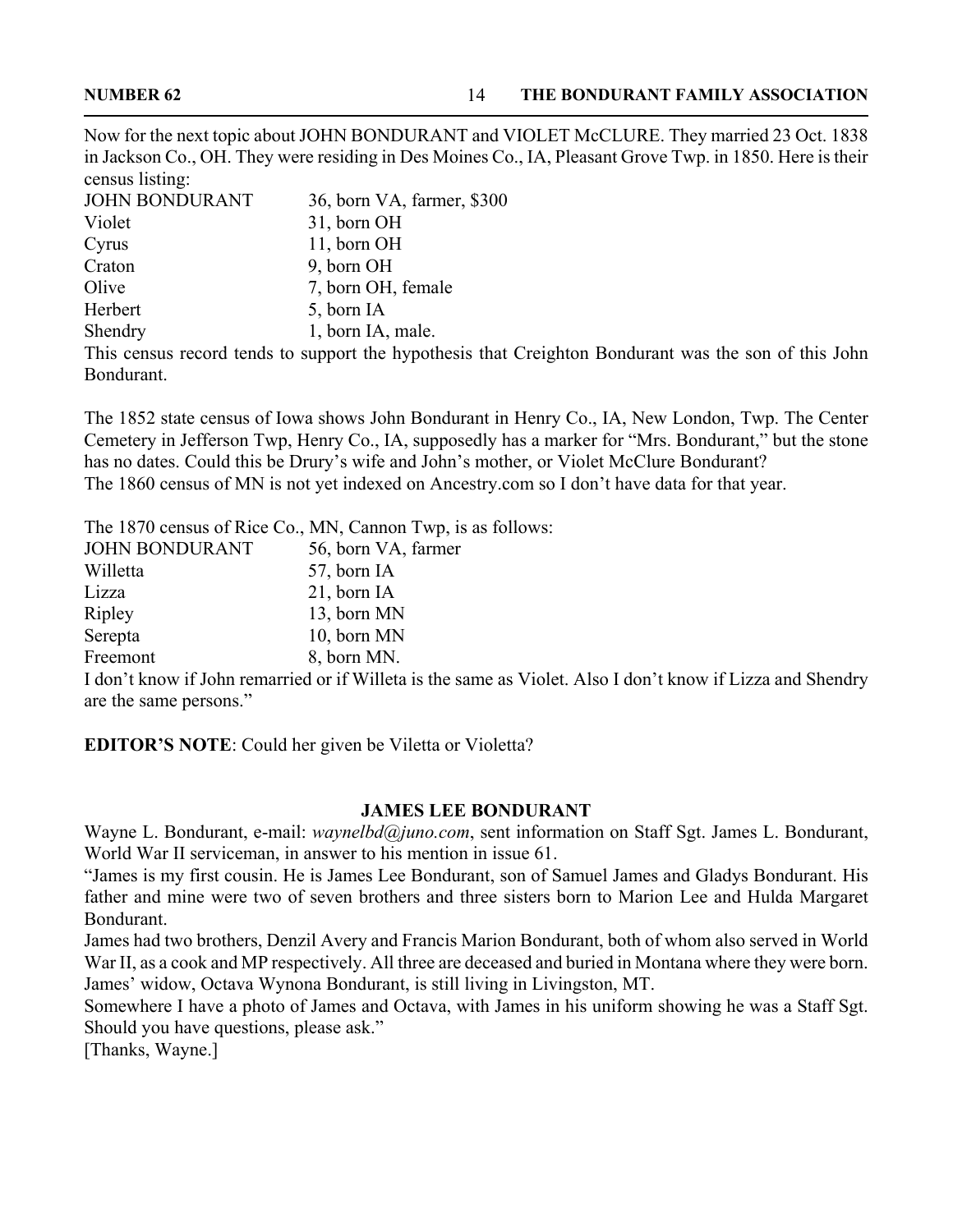#### **JOHN BONDURANT**

Clint Bondurant, e-mail: *eo213@earthlink.net*, has been working on Bondurants found in issue 51, page 16, and these are his results.

1850 Census, St. Charles Co., MO, Dist. 78, page 94, dwelling 1331, family 1408, enumerated 10 Oct. 1850 BONDURANT, John, 45, male born VA [ca. 1805], tobacconist, \$150 property

Bondurant, Jane, 33, married 8 years, female, born NJ. [John's 2nd wife, married 30 April 1848, St. Charles Co., MO]

Bondurant, Lewis, 19, male born VA

Bondurant, John, 13, male born VA

Bondurant, Richard, 13, male born IL [sic]

Bondurant, Jane, 12, female born IL

Bondurant, Sarah B., 1, female born MO [child of 2<sup>nd</sup> wife Jane]

John Bondurant, born about 1805 VA, married 1<sup>st</sup> an unknown woman, and 2<sup>nd</sup> 30 April 1848, St. Charles Co., MO to Jane (surname unknown).

John's children by his unknown first wife:

- I. **Lewis Bondurant** , born 29 Oct. 1829 VA, died 9 Nov. 1884, St. Charles Co., MO, and married Frances Owens Richards born about 1824 VA, died 22 April 1880. Children of Lewis and Frances Richards Bondurant:
	- A. John B. Bondurant[more information]
	- B. Susanna Bondurant
	- C. David Bondurant
	- D. Sarah F. Bondurant
- II. **John P. Bondurant**, born about 1836 VA, living with Lewis in 1860 census. John could have died shortly after his discharge, and not reached home after the Civil War. He was a Private, C Company, 2<sup>nd</sup> Missouri Infantry, CSA. He enlisted 4 Dec. 1861 at Millville, St. Charles Co., MO for 12 months, was born in VA, and a farmer. Battle of Lexington. Sick May 1862 to May 1863 at Little Rock, AR, and was discharged June 1863 by a surgeon.
- III. **Richard Bondurant**, born about 1837 IL, was buried in the Confederate Cemetery, Alton, IL, as a prisoner of war. "Bondurant, Richard, Osage Co., MO, [died] 10/23/1862 Confederate Cemetery, Private, Lawther's Missouri Partisan Rangers (Confederate). He was captured 9 Sept. 1862 in Boone Co., MO, and died 23 Oct. 1862 in Confederate Prison Camp, Alton, IL, of erysepelas [tuberculosis of the intestines]
- IV. **Jane Bondurant**, born about 1838, no further information.

John's only known child by his 2<sup>nd</sup> wife Jane, was Sarah F. Bondurant, no further information.

1860 Census, St. Charles Co., Cunive Twp, MO, page 541, dwelling 286, family 286, enumerated 6 July 1860.

BONDURANT, LOUIS, 32, male born VA, farmer

Bondurant, Frances, 36, female born VA

Bondurant, John, 4, male born MO

Bondurant, Susanna, 9/12 months, born MO

Bondurant, John P., 24, male born VA.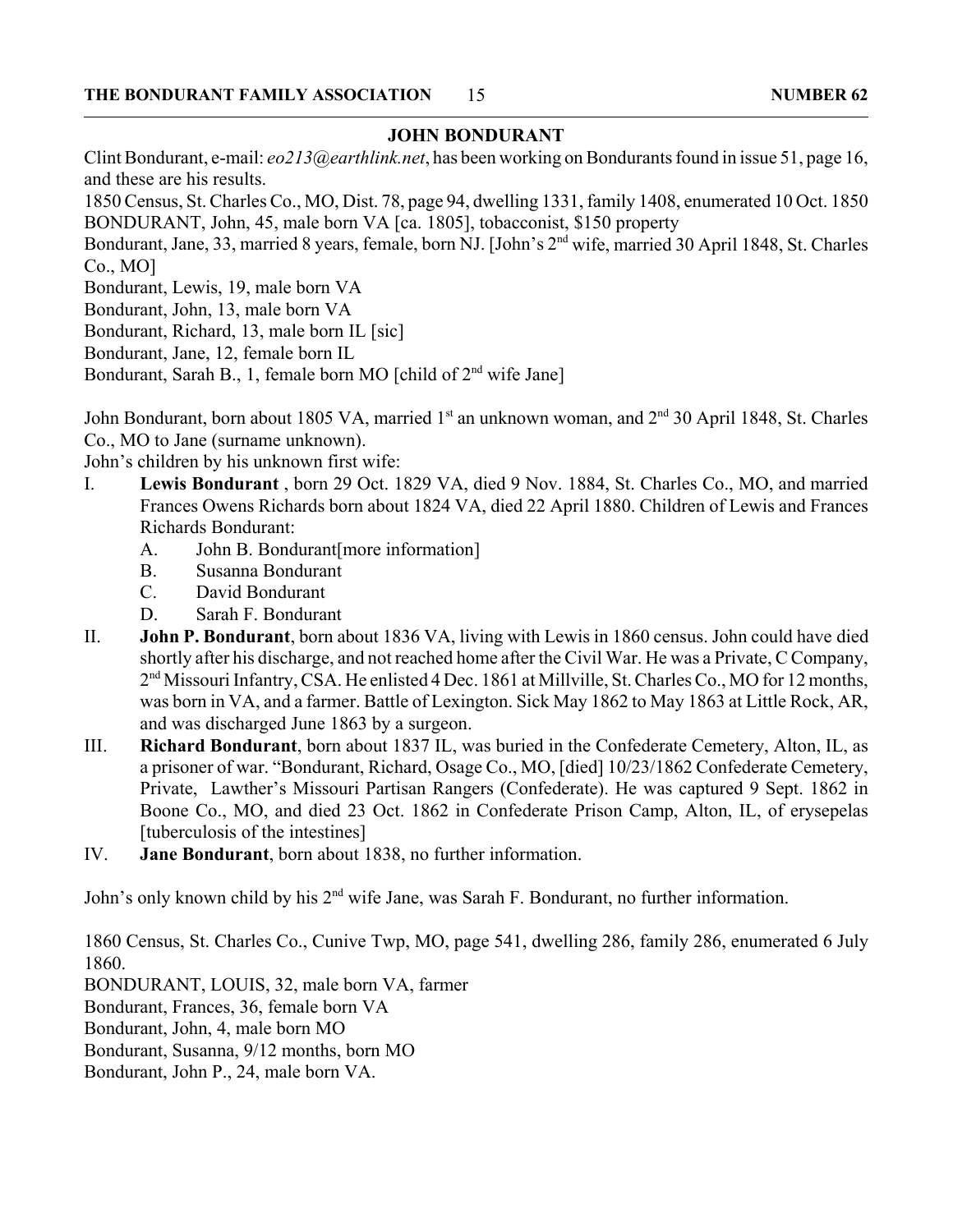1870 Census, St. Charles Co., MO, Auivre Twp, Wentzville PO, page 177, 287/287, enumerated 1 Sept. 1870

BONDURAND [sic], l. 46, male born VA, farmer Bondurand, Frances, 46, female born VA Bondurand, John, 14, male born MO

Bondurand, Susana, 10, female born MO

Bondurand, David, 8, male born MO

Bondurand, Sara, 13, daughter born MO

Clint added: "I could not find John P. or Richard Bondurant in 1870 and 1880 censuses. Possibly both died during the Civil War.

The John Bondurant born about 1805 VA could possibly be the John who married Nancy Finney 4 Nov. 1828 in Franklin Co., VA. I have no further information on either this John or Nancy. Have no clue who his parents were. He could be the son of Josiah and Edy Bondurant who died in [Oglethorpe Co.] Georgia, but this John was supposed to have died in GA as well."

Clint asked for corrections or your comments.

#### **MONTGOMERY S. BONDURANT**

An e-mail inquiry from Mrs. Sharon Brewster Shadbolt, e-mail *shadboltgenealogy@rogers.com*, added to what we've found out about military veteran M.S.Bondurant.

"In researching the Brewster family descendants of southeastern New Brunswick [Canada?], I have a BESSIE B. SMITH born 1872 to Robert Wesley Smith and Sarah Lavenia Brewster. Bessie married Montgomery S. Bondurant, as mentioned in her mother's obituary. [MSB] was born 1874 in St. Joseph, LA, and died June 24, 1941 in American Lake, Pierce Co., WA.

The following was the newspaper announcement:

July 4, 1941 in the newspaper, section 2, page 1.

*MONTGOMERY S. BONDURANT, 65, husband of Mrs. Bessie Bondurant, died June 24 in Veteran's Hospital at American Lake. Native of St. Joseph, Louisiana and moved his family to Hammond where they lived many years before going to Seattle 15 years ago [ca. 1926]. Burial at Mountain View, Tacoma, last Saturday.*

It mentions he moved his family to Washington state, and I am hoping to find out if there were any descendants [of Bessie and Montgomery]. No marriage record has been located and it is uncertain how two people so far distant came to meet. Bessie's grandmother would have been Anne Pineo, also French Huguenot.

**EDITOR'S NOTE**: Clint Bondurant, in an earlier issue identified Montgomery as the son of John Bondurant, and grandson of Daniel M. [Maxey?] Bondurant of LA.

Montgomery served in the US Army from 1898 until retirement 6 Feb. 1924. Perhaps he met Bessie in Canada during one of his posts outside the US.

#### **MORRIS BONDURANT**

Clint Bondurant (e-mail *eod13@earthlink.net*) shared this census history, and asks if others can identify the parentage of Morris?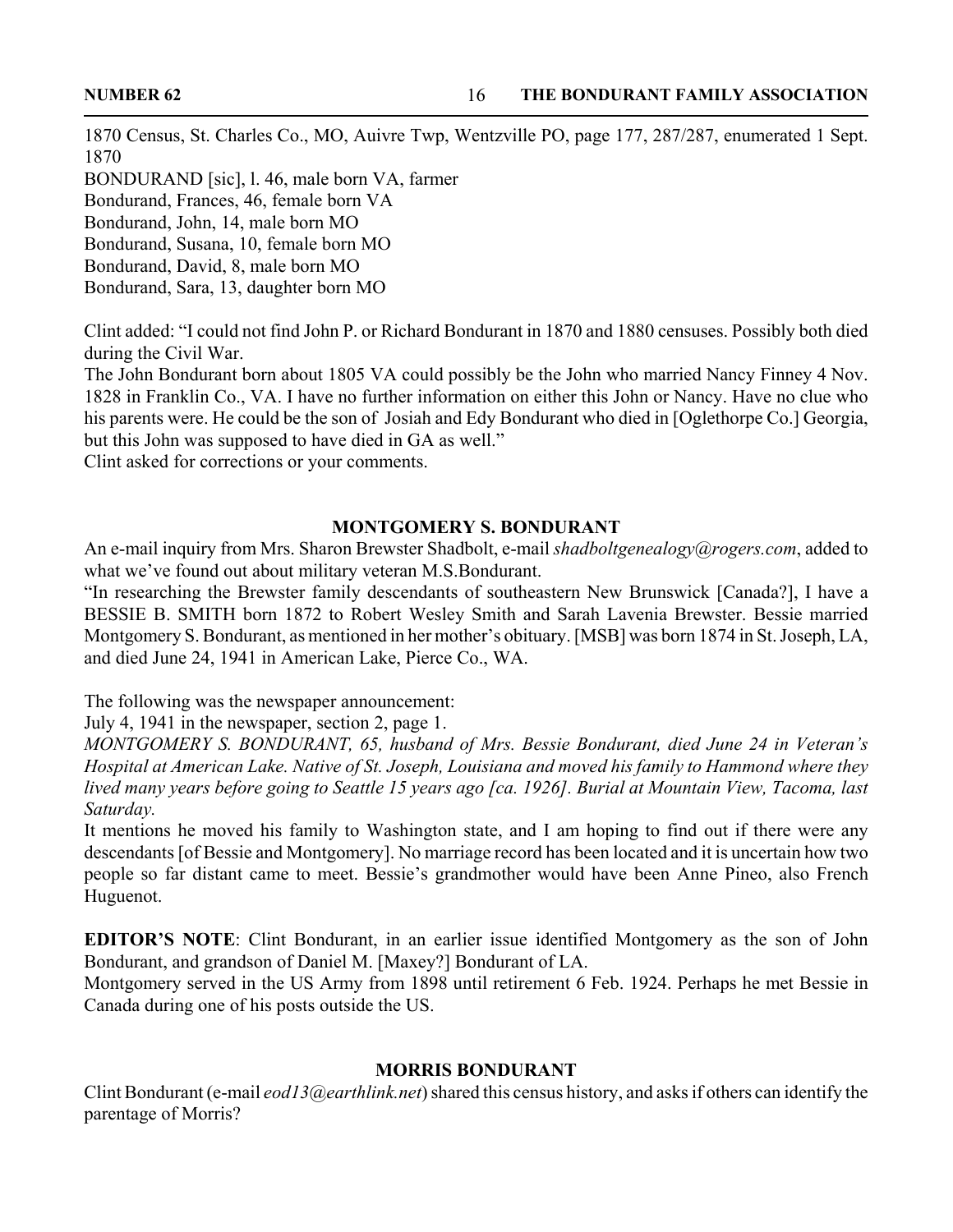#### **THE BONDURANT FAMILY ASSOCIATION NUMBER 62** 17

1850 Census, Monroe Co., VA, 39th Dist., page 456, family 368, taken 10 Aug. 1850 BONDURANT, MORRIS, 27, male born VA, a miller Bondurant, Appy [wife], 32, female born VA Bondurant, Morris P., 10/12 [months old], male born VA Campbell, Mary A., 7, female born VA. [Was she Appy's child by a former husband?]

1860 Monroe Co., Peterstown PO, taken 3 Sept. 1860, page 1013, dwelling 1568, family 1548 BONDURANT, MORIS H. [sic], 32, male born VA, farm labor, owns \$60 property Bondurant, Alpha, 32, female born VA Bondurant, Morris H. [sic], 9, male born VA Bondurant, Mary, 4, female born VA

[Notice how the heads of families hardly aged in 10 years!]

Now the son of Morris became head of a family: 1880 Summers Co., WV, Dist. 138, page 2, enumerated 8 June 1880 BONDURANT, M.P. [sic], white male, age 30, he and parents born VA Bondurant, S.J., wife, 30 female, she and parents born VA Bondurant, Ida Jane, 9, female born WV Bondurant, Henry G., 7, male born WV Bondurant, John C., 5, male born WV Bondurant, Alvin, 3, male born WV Bondurant, Charles F., 5/12 months, male born WV.

### **WILLIAM BONDURANT AND STELLA JAMES**

Mary Ann Bolton of Mililani, HI, e-mail: *hipurplepassion@msn.com*, is interested in the Bondurants in Shelby and Henry Cos., KY. Has anyone information on WILLIAM BONDURANT born 1881 KY and his wife Stella James born 1886 KY? Their children were all born between 1906-1925: Thomas Ossie Paul Dow L. Martha Roberta.

#### **JEAN-LUC SOULLIER**

Co-President David Bondurant received this response when the new Bondurant website became available, from Frenchman Jean-Luc Soullier. When asked by David if Jean-Luc knew any Bondurants in or around Genolhac, this was his response:

"I was knowing and still know very well two Bondurant/d families in Genolhac, more exactly in Belle-Poele, which is a small group of houses on the territory of Genolhac.

We buried the old Miss Bondurant in [19]96 or 97 in the family cemetery in Belle Poele. I now live in CZ, but my father is still in Genolhac, he could tell you much more about it. Don't hesitate to ask!"

If you'd like to correspond with Jean-Luc, his e-mail is: *bohemiaero\_js@hotmail.com*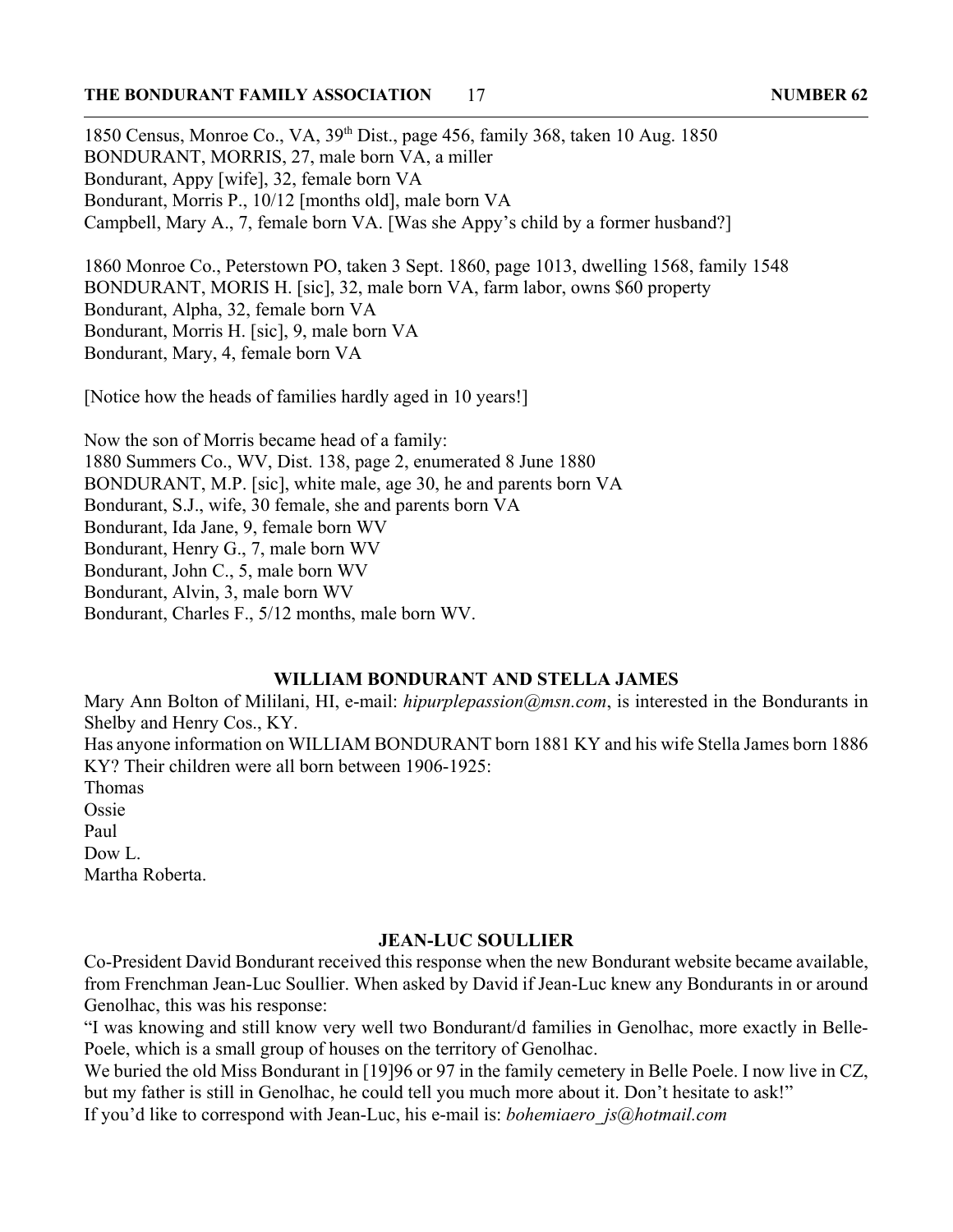**EDITOR'S NOTE**: One of the Belle Poele families is that of Danielle and Claude Bondurand, formerly of Ales, whom we met in 1993. They now make their home there in the ancient Bondurand Inn building. The cemetery mentioned by Jean-Luc lies up the hill from the inn, and across the Rigordan Road (now a small alley, but once the French interstate).

Claude has had tombstones engraved to replace the few markers to be seen in the small graveyard. Both Claude's parents lived into their 90s, and are buried in this cemetery, as are his grandparents, and assorted relatives. I suspect the "Miss Bondurant" Jean-Luc referred to was Claude's elderly mother.

A Mme. Durant lives in the other Belle Poele house; I don't know who the second Bondurant family Jean-Luc mentioned might be.

In 1997 when I visited Danielle and Claude at Belle Poele, he showed me the new tombstones prepared for the family graveyard. Here are their inscriptions:

[Claude's great grandparents] FREDERIC BONDURAND 1848-1925 [and wife] ALBINA BONDURAND nee POLGE [*maiden name*] 1850-1931

[Daughter of Frederic and Albina] BLANCHE FOSSAT nee BONDURAND 1889-1919

[Claude's grandparents, who had three sons: Charles, Roger, and Andre] ALFRED BONDURAND 1876-1937 [and wife] ANIAS BONDURAND nee VEYRAS 1879-1937

[Son of Alfred and Anias, Charles never married] CHARLES BONDURAND 1908-1948

[Claude's mother] RAYMONDE BONDURAND nee VILLAIN 1910-1996 [At that time his father ROGER BONDURAND was still living in Genolhac. Roger died prior to 2003, when I last saw Claude and Danielle.]

Claude Bondurand is the only child of Roger and Raymonde, and has no children, so the Bondurand name line runs out on this branch of the family at his death.

ANDRE BONDURAND, son of Alfred and Anias, was still alive in 1997, living in Genolhac, and had two daughters, but no sons.

I have been unable to identify the connection of Frederic Bondurand (1848-1925) with either our line, or with that of Mme. Suzanne Bondurand's late husband, Jean-Jacques Bonduran, in M. Marcel Daudet's book "*les Amat et leurs allies: Bondurant, Nougaret, Trossevin, Polge, etc*." We visited the ancient mill "le moulin du Martinet" long in the family of Jean-Jacques Bondurand, when a group of Bondurant descendants went to Genolhac to dedicate the plaque to Jean-Pierre Bondurant in 1993. Mme. Bondurand and her children entertained us at the "moulin" and we were given a tour of the ancient structure, with an explanation given as to its workings, and history.

We spent a most enjoyable afternoon as their guests, and learned much about the business of milling chestnuts into flour, which was the mill's primary purpose when constructed.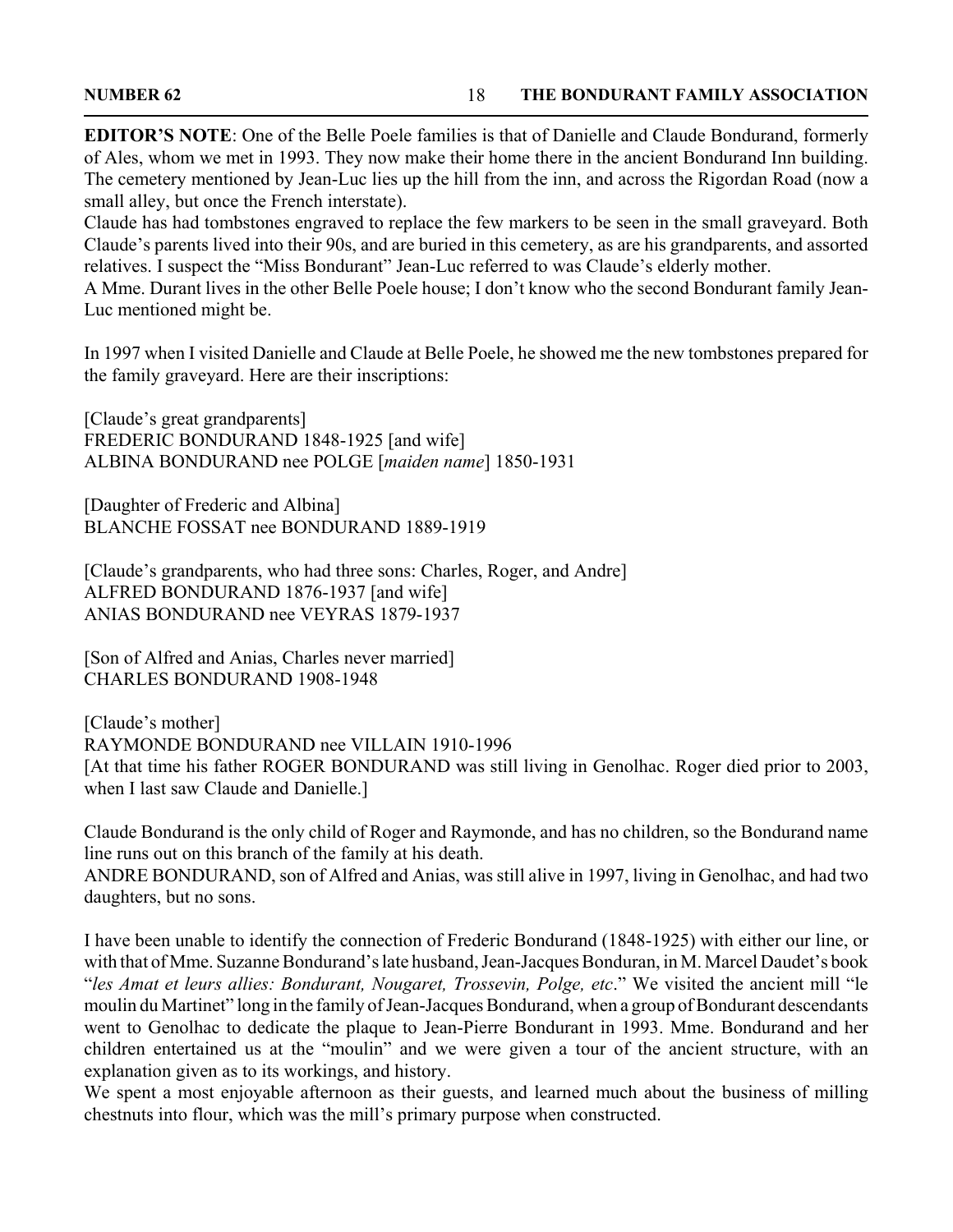#### **THE BONDURANT FAMILY ASSOCIATION 19** 19 **19** 10 NUMBER 62

In September 1987 M. Jean-Jacques Bondurand wrote *"Historique d'un Moulin en Cevennes, le Moulin du Martinet*." The first record M. Bondurand could find about the mill was written in 1685, when Andre Roure of Coudouloux, near Chamborigaud, transferred the mill called "le moulin du Gravas" to Jean Nogaret, of la Clapouze, near Chamborigaud, both in the Diocese of Uzes. It was through a female descendant of Jean Nougaret's marriage into the Bondurand family that the mill came down into M. Bondurand's family.

The mill building, of native stone, enclosed three mill wheels of stone. The mill wheels were driven by water power from the mill pond near the medieval bridge at Pont de Rastel on le Luech River.

Interestingly, the Cougoussat mill owned by Jean Pierre's father, was down-river from le moulin du Martin.

# **THE BONDURANTS OF GÉNOLHAC, FRANCE**

by Mary Bondurant Warren

Following your suggestions, along with family history and "family trees," are included photographs of the sites and documents relating to the family, maps, and even a driving tour of <u>our</u> most important places. With this hardbound 172 page book, you can be your own tour guide and see the sights in France at your leisure. If you want to see the places you'll read about, get the two videos, *BONDURANT HOMECOMING*, and *OUR FOREMOTHERS*.

Jeff Duvall contributed "Our Ancient Ancestors" which takes us back 30 generations from **Jean-Pierre to Charlemagne**. We learn of French, Spanish and Neopolitan ancestors we didn't know we had, and in the process a lot of French history.

#### **VIDEOTAPES**

#### *THE BONDURANT HOMECOMING* **- 1993 \$35.00**

Dedication of the plaque at Genolhac France, home of Jean-Pierre Bondurant, Huguenot. Views of the tour of family sites made by members of the Bondurant Family Association in August 1993.

#### *THE STORIES OF OUR FOREMOTHERS* **- 1996 \$35.00**

Lives of our European ancestors - the Amat, Barjon, Belcastel, and Bondurant progenitors, told with visits to their homes and towns, some dating back to the 10th century.

**SPECIAL OFFER**: The new book and both videos as a set are available for \$75. The book alone is \$30 per copy, postpaid. Order by mail from:

#### **HERITAGE PAPERS P.O. Box 7776 Athens, GA 30604-7776**

or by telephone, using your credit card, VISA or MasterCard, call **706/549-1264**.